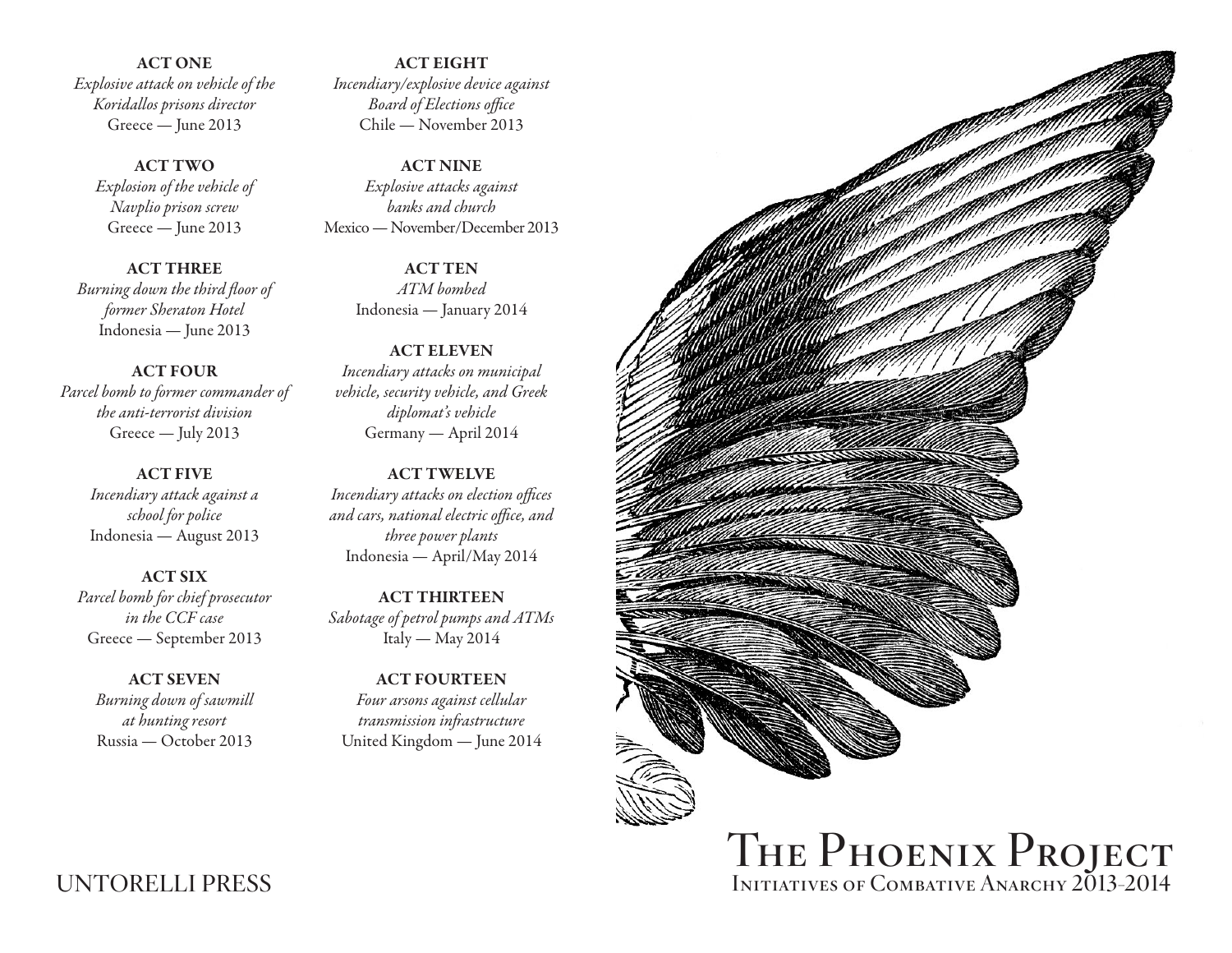The following all appeared online from 2013-2014. Thank you to 325, Act for Freedom Now!, Contrainfo, War on Society, Inter Arma, and others for translating, posting, and archiving these texts.

We will attempt to collect further contributions to the Phoenix Project in a future publication.

Untorelli Press, Anarchist Guerrilla Series, August 2015.

The Anarchist Guerrilla Series is dedicated to Darko Mathers, nihilist-anarchist of Dark Matter Publications, who passed away in 2014. For more texts against civil anarchism and for combative anarchy, visit darkmatter.noblogs.org.

## MORE ON THE BLACK **INTERNATIONAL**

325

325.nostate.net

Act for Freedom Now! actforfree.nostate.net

Contra Info en.contrainfo.espiv.net

Dark Matter Publications darkmatter.noblogs.org

In the Belly of the Beast inthebellyofthebeast.noblogs.org

> Inter Arma interarma.info

War on Society waronsociety.noblogs.org

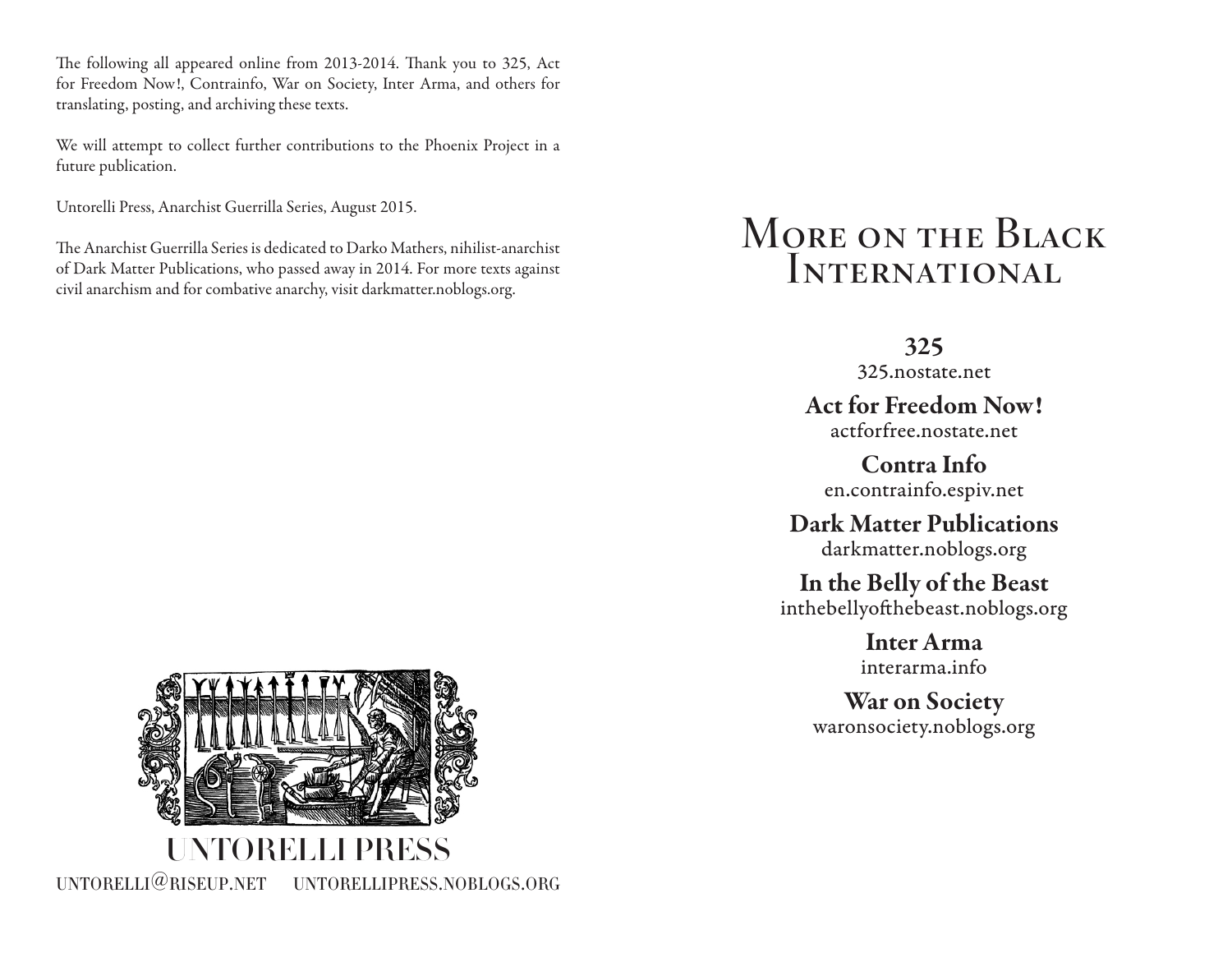## THE PHOENIX PROJECT

ACT ONE

*Explosive attack on vehicle of the Koridallos prisons director* Greece — June 2013

> ACT TWO *Explosion of the vehicle of Navplio prison screw* Greece — June 2013

ACT THREE *Burning down the third floor of former Sheraton Hotel* Indonesia — June 2013

### ACT FOUR *Parcel bomb to former commander of the anti-terrorist division* Greece — July 2013

ACT FIVE *Incendiary attack against a school for police* Indonesia — August 2013

ACT SIX *Parcel bomb for chief prosecutor in the CCF case* Greece — September 2013

ACT SEVEN *Burning down of sawmill at hunting resort* Russia — October 2013

ACT EIGHT *Incendiary/explosive device against Board of Elections office* Chile — November 2013

ACT NINE *Explosive attacks against banks and church* Mexico — November/December 2013

> ACT TEN *ATM bombed* Indonesia — January 2014

ACT ELEVEN *Incendiary attacks on municipal vehicle, security vehicle, and Greek diplomat's vehicle* Germany — April 2014

ACT TWELVE *Incendiary attacks on election offices and cars, national electric office, and three power plants* Indonesia — April/May 2014

ACT THIRTEEN *Sabotage of petrol pumps and ATMs* Italy — May 2014

ACT FOURTEEN *Four arsons against cellular transmission infrastructure* United Kingdom — June 2014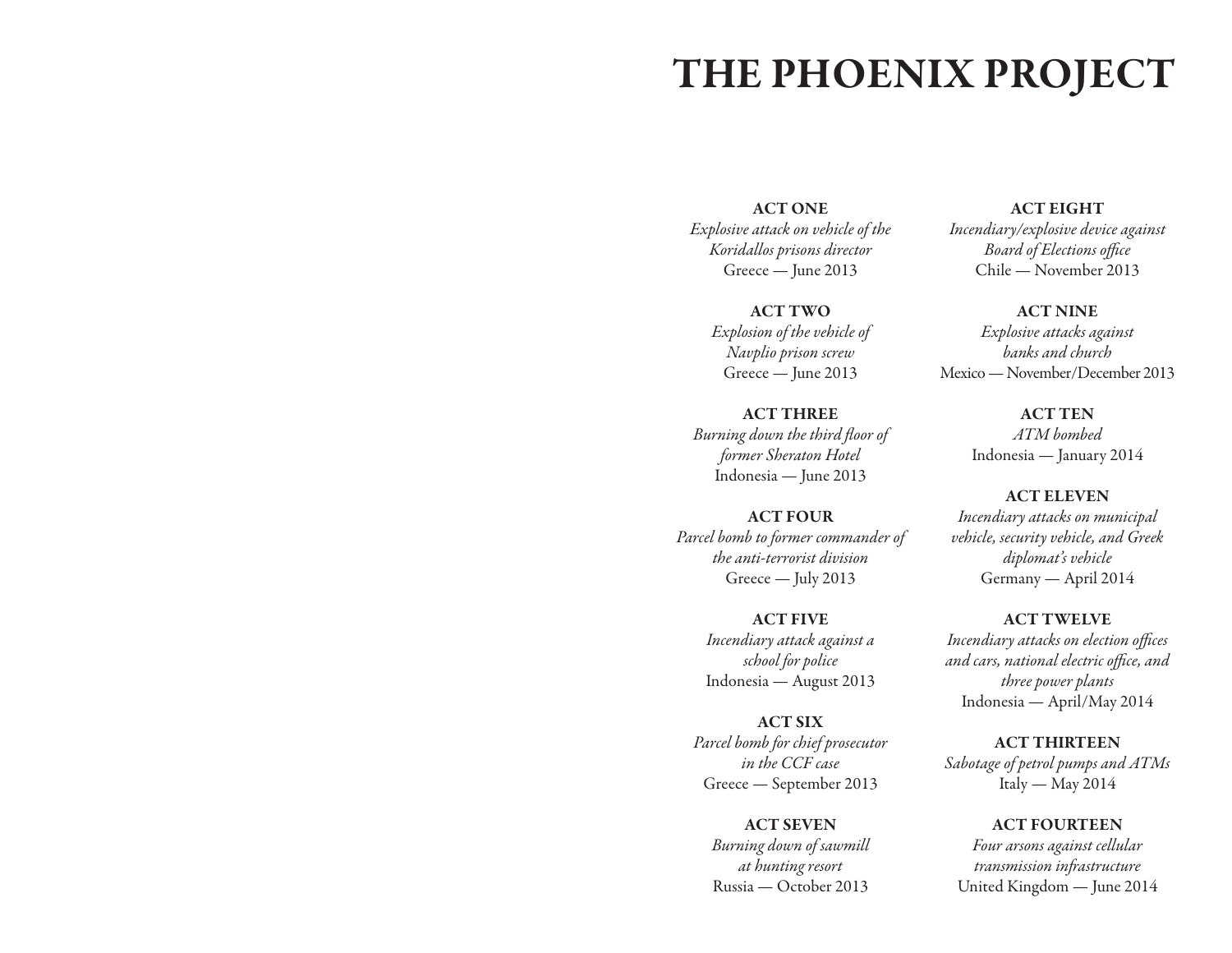whose brave lone acts in Rome he is also accused of. Hello to the new anarchist and anti-colonial groups in Hong Kong and Australia, and solidarity to the Paris ten accused of sabotaging prison profiteers.

Our attack came at a time when the networks are already set to be overloaded by the World Cup hysteria, to show our complicity with the insurgent fighters in Brazil as they answer massive dispossession and militarised slum clearances for the opulence of the games with street battles and arson. Because it should be remembered that the enthralling spectacle, that is staged to make the rich yet more money and to distract us from our daily humiliations, is based on the State and Capital's violence against resisters, the indigenous, and the poorest in Brazilian society.

Let's not forget Marie Mason<sup>1</sup> and Eric McDavid: both are still behind bars after State repression and entrapment which followed an early string of Earth Liberation Front strikes in the USA. Years later the earth liberation struggle is not defeated either in spirit or in practice. The fight goes on with fur farms raided and emptied across North America, and our incendiary-minded sisters or brothers prowling the besieged Turkish forests, the streets of the Costa Rican metropolis, or the techno-industrial developments in Switzerland (on the last note: a quick reminder that the continuing legal threats against the released anarchists Silvia, Costa and Billy, and also the latest vindictive treatment of Marco Camenisch around his prison transfer, have not gone unnoticed by the international fire-starters).

*Down with the society based on dominating earth and all its creatures.*

### Live Wires FAI/ELF

(14th contribution to the international Phoenix Project, one more part of a war that will never be contained by a legal code)

<sup>1</sup> Since this text was written, Mason has come out as a transgender man and now uses the name Marius Jacob Mason.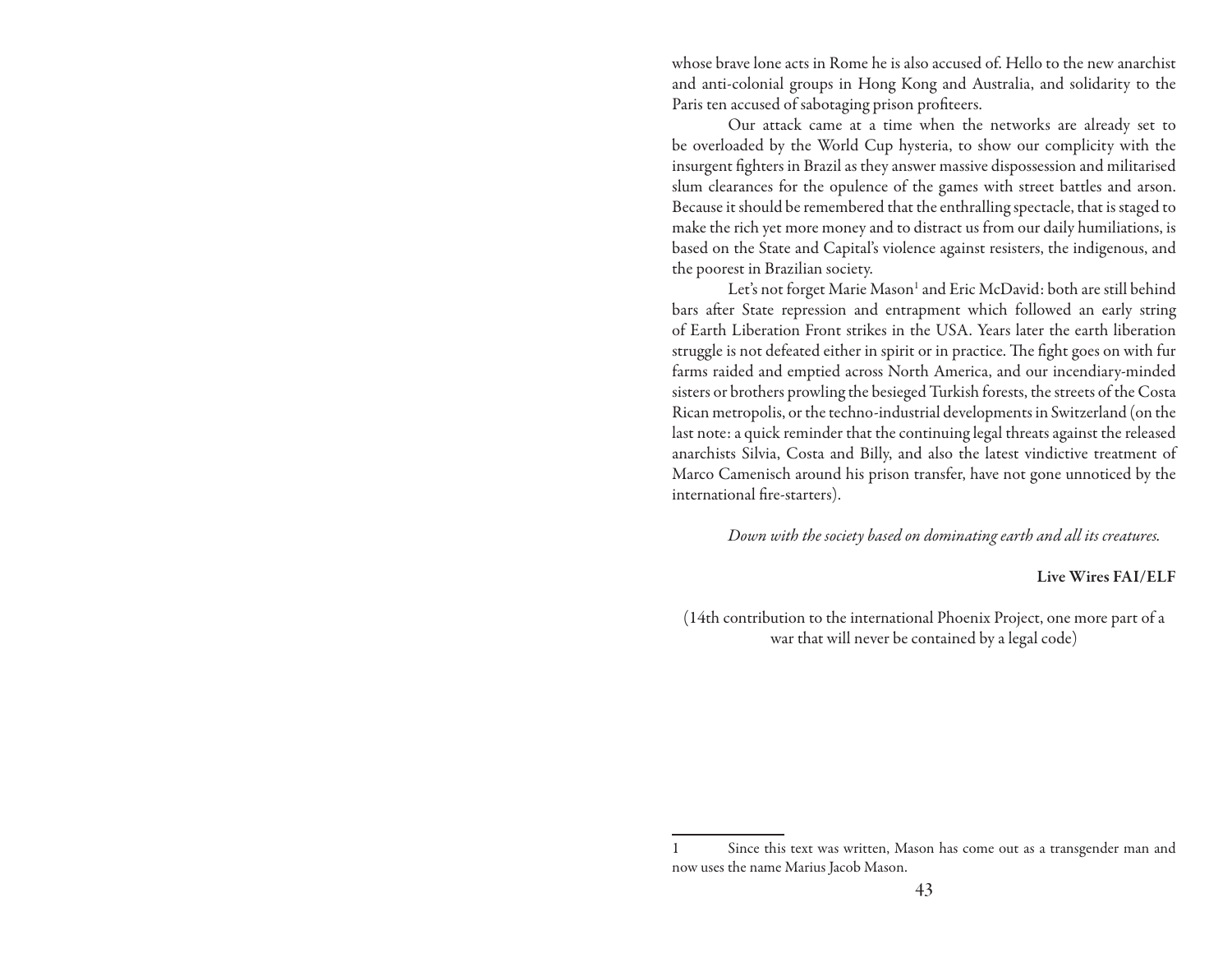you often voluntarily share with your friends or "Friends." At the same time, concerted exploitation of the base populations around the world and ecological pillage to the point of collapse continues to fatten the same rich parasites' pockets, and technological immersion helps people neither relate nor care. On the contrary millions now hunger for their part in the way of life that is killing everything.

With an anarchist perspective in search of free and fulfilling existence, we fight to do away with all technologies born from the toxification and slavery of mines, factories, and industrial infrastructures, and for our daily communication to be as unmediated as possible. Taking down these few nodes was not enough for us, it is not a case of simply abandoning the uses of a particular device alone, but it is erasing the whole social system which first trapped us in its "necessity" which is the challenge. We found antennae an easy way to start: it is simply a matter of burning tires between the exposed cables and away you go. In North Lanarkshire, Scottish villagers even felled one. By reflecting on radical and antiindustrial history in Britain (such as the Swing and Luddite insurrections), as well as contemporary anarchist guerrilla praxis, we can see the advantage of low-tech, cheap, and easily reproducible tactics to wreck machinery that encloses and impoverishes us, on an even more intimate level presently than ever before. These ubiquitous (and highly expensive) structures are spread around every town or city and further industrialising the countryside, where they are sometimes painted green in the attempt to camouflage them: and disgustingly even have bird and bat nesting boxes mounted on some. Their guardians cannot always be watching them all so it is up to our ingenuity to remain a step ahead and stretch their forces thin. This and every network has its weak points, in these cracks in the architecture of control that afford us leverage: a destructive capacity we are appropriating. As the promises of hyper-technified modern culture continue to show their shallowness, rebels will carry on acting against the noxious installations and the way of life they feed.

*….Resistance against the Technological-Industrial Machine lives only through the path of liberation from every power and order, runs towards an event horizon where nothing has been written yet.*

> Letter from Gianluca Iacovacci, from C.R. San Michele prison

Our attack is not separate from overall anarchist subversion by all means, which naturally includes solidarity with our prisoners in enemy hands. A wild greeting from Bristol to Adriano Antonacci, no less than to his friend and comrade Gianluca (FAI/IRF Subversive Anti-Civilisation Individualities)

## **I**

Freedom for anarchists of praxis incarcerated in Italy

i. 'Return of the Conspiracy of Cells of Fire from the ashes'

*Only in those moments when our tension for freedom is rejoined with practice do we truly manage to live anarchy, here and now. Unfortunately the dream we carry in our hearts is too great to avoid the risk of finding ourselves up against the monstrous wall of authority raised in defense of the State and Capital. When we really put our life in play, inevitably we end up confronting the hardness there is in the struggle: death and prison.* Nicola Gai, Italian comrade accused in the Olga Cell-FAI case [May 2013]

The Conspiracy of Cells of Fire-FAI/IRF in collaboration with comrades from the Consciousness Gangs, honouring our old and timeless friendship, blew up the private car of the female director of Koridallos men's prisons, Maria Stefi, as a display of genuine solidarity with our ten imprisoned brothers and sister, Giorgos P., Olga, Gerasimos, Christos, Michalis, Giorgos, Haris, Theofilos, Panagiotis, Damiano, that have taken responsibility for their participation in the Conspiracy.

After almost two years of silence throughout the Greek territory, the CCF returns. Maintaining a common front with the Consciousness Gangs, the FAI cells ('Antifascist Front', 'Unscathed Cell of Vengeance', 'Lone Wolf Cell', etc.) and the Sect of Revolutionaries, we support and strengthen the international conspiracy of the Informal Anarchist Federation/International Revolutionary Front.

The bomb we placed at the vehicle of the director of Koridallos prisons is the first drops before the storm. Or, as it was written in the last communiqué by the CCF against the Greek minister of Justice…

*Certainly the necessity for strategy is now clearer than ever before. A lightning does not ever travel in straight repetitive lines. It bursts out unannounced. Even a seeming 'silence' is no retreat but quietness before the thunder…*

> Clandestine sector, Informal Anarchist Federation/ Conspiracy of Cells of Fire (February 2011)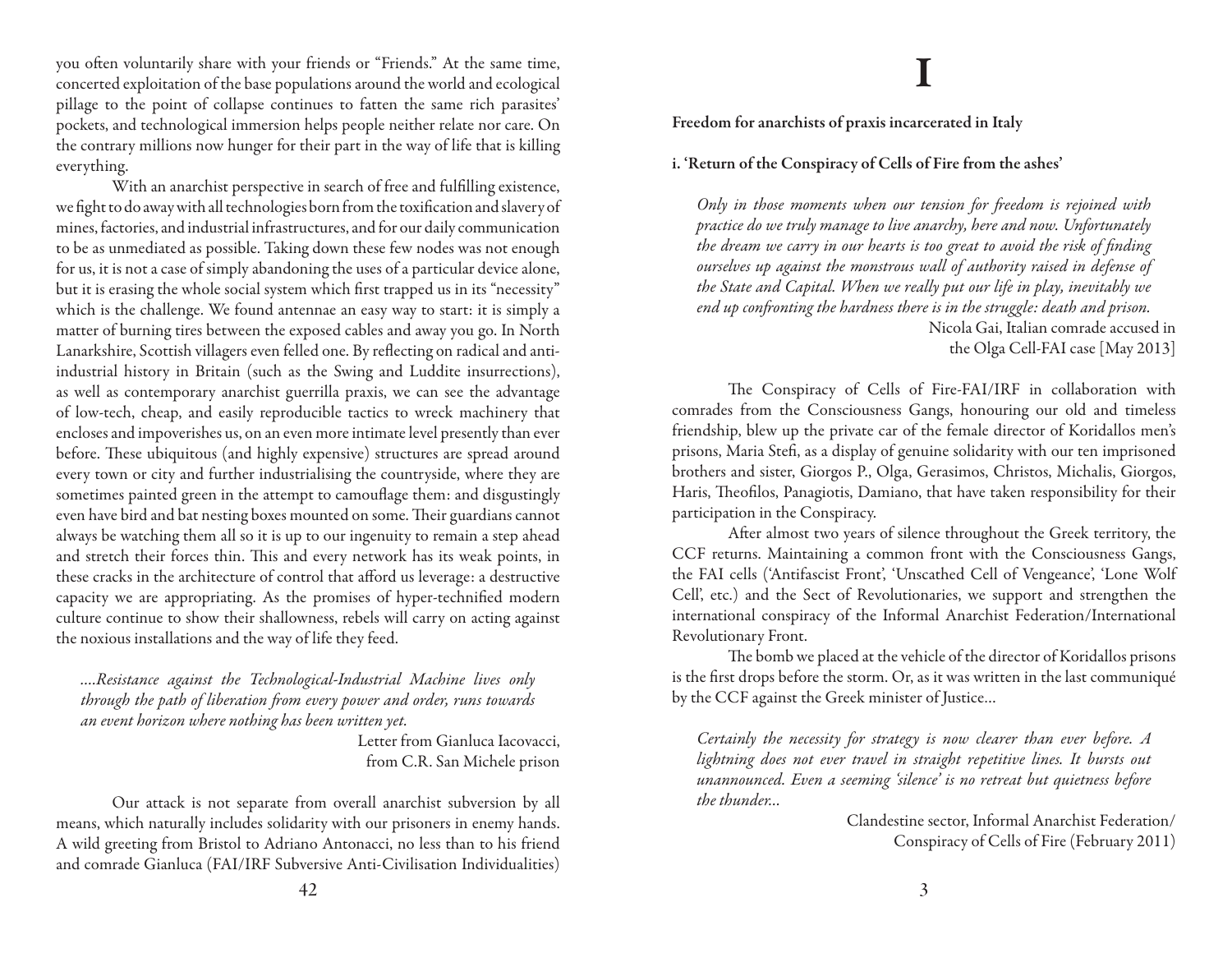So, now it's time to make noise again. Noise against the militarization in prisons and the continuous police raids by the disgraceful scum of the EKAM special suppressive antiterrorist unit. Noise concerning the inquisition at prison councils, where prison service prosecutors and directors are poisoning inmates with fruitless hopes, at the same time that the denied requests for days of leave or conditional release are being stacked on top of each other. Noise for all those unimportant wearing the jailers' uniform that think they personify Power and thus give orders. Noise about the terrifying silence of the majority of prisoners that have long ago exchanged freedom and dignity with a heroin dose, or day wages, or a more 'favorable' prison transfer, or a brand new mobile phone… Noise for the prolonged silence and inaction of a 'space' that likes to be called anarchist, but are in essence as petty bourgeois and decadent as the society's civilization that they're supposedly fighting.

### ii. Chronicle of a war foretold

Over the recent months, a new regime prevails in Greek prisons. The ministry of Justice as well as the prison administration and the public prosecution promote the model of militarization for the 'correctional system.' To date there have been dozens of raids by fully armed EKAM cops into prisoners' cells, as part of the restructuring of prisons. These hooded chickens with the full-body police harness have oftentimes shown 'guts' by hitting people in handcuffs. In the correctional brothel of Grevena, the pigs used also taser devices (electroshock weapons) against prisoners handcuffed behind their back. In Koridallos prisons, the night raid operation of forty to fifty EKAM cops was carried out through the 'courtesy' of the director Maria Stefi and the prosecutor Troupi, who did not miss out on provocations and bullying from a safe distance.

We know that it never gets dark there, inside your prisons. Therein memories are scratching, and one forgets how the sky looks without bars and barbed wire. If death had its own colour, it should be painted on your prisons. Because the realm of slow death lies on the inside, and one can feel it every single day. It's hanging from the walls in corridors, it sounds with every locking of a door, it cries silently in disciplinary cells… There is no reason to continue the 'critique' of your 'correctional' system.

We have said it in the past, when we placed a bomb of twenty kilos on the outer wall of Koridallos prisons three years ago. Our imprisoned brothers and sister from the CCF say it definitely better than we do, through their writings, participating in the international dialogue of the Informal Anarchist Federation/International Revolutionary Front.

especially in the young. We should mention that the antenna we burned in Coombe Dingle is one of three on the grounds of a university sports pitch also marketed for schools, as are many others. Additionally, twisted lab technicians claim to have deduced from experimentation on other mammals (built on torture like so much scientific research) that exposure while still in the womb "significantly damages brain function, structure and behaviour and suggested that these exposures could contribute to children's behavioural disorders".

These products were and still are pushed on us as harmless, although nearly every study that claims this was funded by the industry itself, when we had no idea of the long term effects, similarly to the marketing of asbestos or smoking before they began to show their deadly toll (to use only 2 better known examples among thousands). These days even researchers at Bristol university concede the dangers of cellular use. What a surprise….the permanently wired environment turns out to be toxic, while companies make a killing in profits and the government receives billions in taxes and licensing. For most people prolonged contact with mobile phones or wireless networks in general seems unavoidable, for work or to avoid social marginalisation, in the street, on public transport, or at home: we are soaking in one more accumulative barrage in a poisonous, anti-human and anti-life civilisation that grows by the day.

A recurring feature of the estrangement that technologies such as mobile phones actually cultivate between individuals, is how many addicted to their constant use now prefer to text message or to "tweet" to avoid the prospect of real life contact, and how many only feel safe communicating from behind a device. It is now completely standard for people to spend the majority of their waking hours interfacing with one screen or another. Up and coming inventions such as Google Glass attempt to make this enclosure near total (although also dependent in part on uninterrupted transmission infrastructure). As a society that lives through highly complex technologies, we no longer fully inhabit our bodies and environment but instead some part of the techno-hive: and it is no longer only nerds and the young who practically call this virtual reality their home. As the sphere dominated by information technology expands, what is considered socially of importance in our actual lives shrinks to what can be conveyed and received by the device, and so narrowing human emotion and experience. Or think about the obsessive urge to treat modern life as something less to be lived than to be documented in each detail for passive consumption on the "social" networks, as another example of colonisation by capitalism and its technology.

Planning and carrying out your existence digitally also allows the possibilities of unprecedented surveillance, and it hinders active rebellion or even questioning of the dominant order by flagging up "abnormalities" in what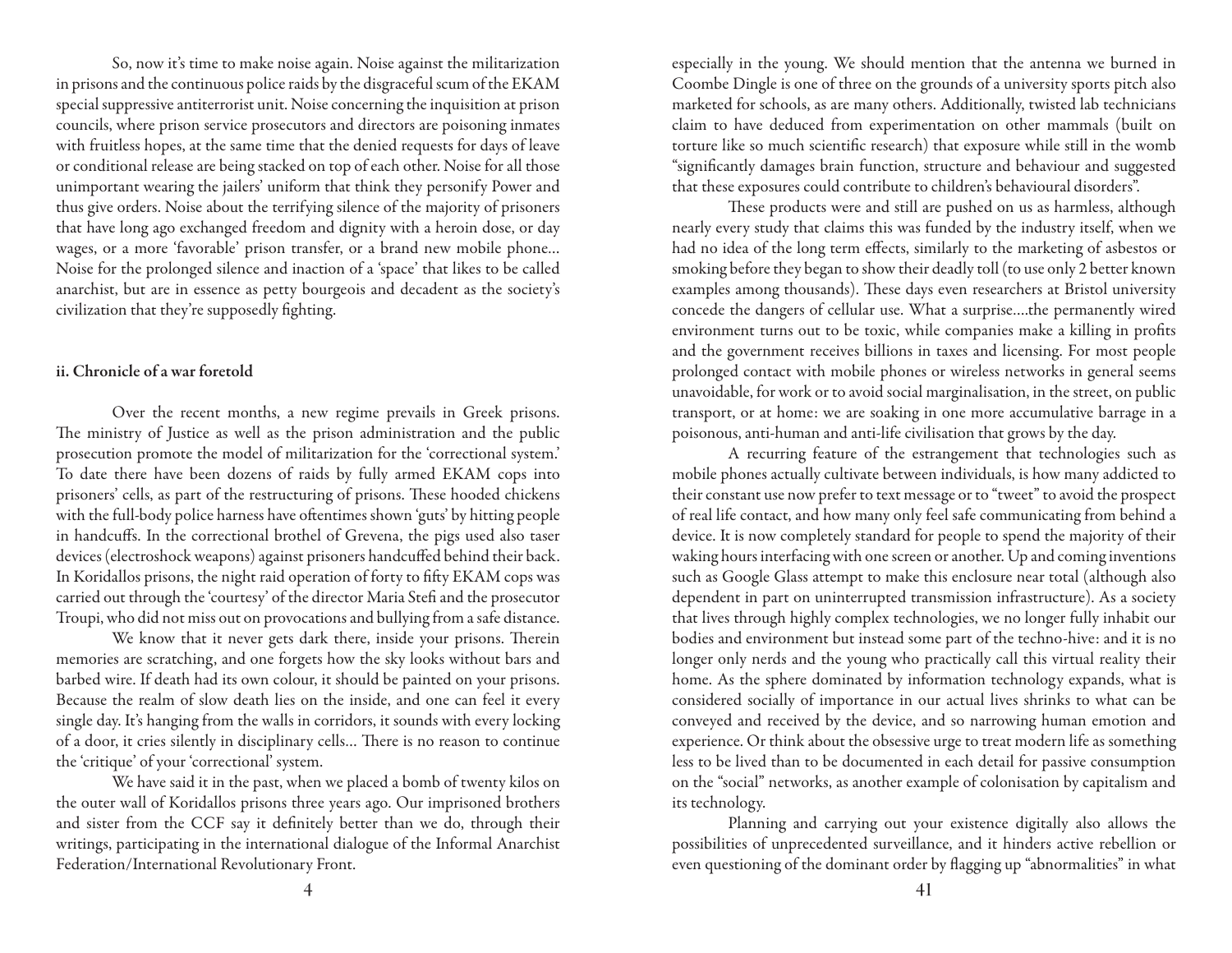## **XIV**

Around Bristol between June 9th-10th, we left 7 mobile phone antennae in flames. Daily continuation of capitalist society is dependent on uninterrupted flows (of goods, people, data, and energy) and the communications grid is no exception. The limited uses most of us can make from these flows only mask the way they are mainly used to oversee and impose the dominant order, and increase its reach and control.

You need only look to how the values of connectivity, speed, and mobility that are embodied in a mobile phone (for example) facilitate a relentless consumer culture and the requirement to be available and flexible at all times: as much for the benefit of the boss and the advertiser as for your family or friends. This is fully consistent with the modern restructuring and decentralisation of the gigantic productive system which this society subjects us to. Hindering all this was our objective.

Two antennae went up simultaneously, in Hambrook and outside Ram Hill business park in Coalpit Heath, both owned by O2. This is also not the first time O2 have been singled out for damage acts because of the contracts they hold in the migrant detention industry, with cops, and tagging for the probation service. Some hours later a 3rd O2 antenna went up in Coombe Dingle, at the same time as a 4th fire was lit after gaining access to transmission units connected to the huge BT telecommunication tower in Lockleaze. Signals that will have been affected are those of O2, T-Mobile, Orange and Vodaphone.

These corporations variously are connected to the field of military equipment and armament, use prison labour, and are famous for readily collaborating with electronic policing by the secret services (now that widespread data-surveillance is well known) while not even stopping at financing Oxford university with its extensive animal experimentation labs. This has already led to their interests being attacked in Berlin (T-Mobile's parent company), Paris (Orange), and Banbury (Vodaphone).

For all above reasons it is always good to harm these corporations, structurally and economically, and then there is the issue of the antennae themselves radiating who knows how much harmfulness to nearby species. There were the publicised cases in Bristol even some years ago of a woman in Shirehampton who complained of the affects of an antenna put up on her high rise flatblock and later died from a brain tumor, while an antenna nicknamed The Tower of Doom was withdrawn from Staple Hill after cancer rates soared. Evidence has mounted up that prolonged use of mobile phones damages the immune system, decreases fertility, and causes brain tumors and cancers:

Besides, we do not expect something better from the empire of Power that is flavoured with the 'courteousness' of democracy. All of its officials handle perfectly their duties.

The judges sat on their imperial throne are handing prison sentences that challenge even the scientific average of human lifespan: 'Double life sentence'… 'Two hundred years in prison'… 'Eighty years in prison'… To them, the names of the accused are ultimately nothing but small annoying ink stains on their thick indictments that must be erased.

Below them are the prisons directors; the small gods of penitentiary institutions that give their commands behind their distant offices having the confidence of being 'the housemaster.' This 'business' is run by them anyway.

Next to them are the prisons prosecutors, the 'hand of god'. Their signature opens the doors of 'heaven' or 'hell.' 'Conditional release from prison… rejected.' 'Five days of leave from prison… rejected.' 'Rejected'… 'rejected'… 'rejected'… is the only word they know to say. But these are all enemies. The only thing to ask from your enemy is ultimate war.

The axe of criticism along with the nausea of unanswered questions falls heavy on the inhabitants of the country of prisons. It falls heavy on the prisoners themselves, most of whom accept passively their incarceration in the sweatshops of democracy. Far from resembling a subculture of the revolutionary imaginary icon of imprisoned 'fighters' as a heightened projection of the living herein, the reality in prisons sounds frighteningly ugly: passivity… snitching… customization… licking the prison service's ass… getting high on drugs… racism… cowardly cheekiness… self-pity… falsity…

Yet, this pathetic crowd can be transformed at once and become 'combatant' when it comes to a bottle cap of smack, to debts and loans, to the sovereignty of each clan. That is when the prisoners' inventiveness triumphs. A piece of iron turns into a murderous knife in the most skillful hands, and a sock hiding a heavy object turns into a weapon for the inner-hostilities between inmates, who have learned much better how to eat each others' flesh than they ever did on the outside.

With the same stunning inventiveness, they hide in the most unlikely places smack and other drugs they want to carry. However, this ingenuity is absent when it comes to seeking revenge against those who locked them up and deprived them of their freedom. How many former and current prison inmates were involved in actual revenge on their jailers? How many prisoners found the home address of a chief warden, or ambushed a prosecutor that threw their request for leave or probation in the trash bin?

For this we call minority prisoners, who still have dignity, to plan acts of vengeance.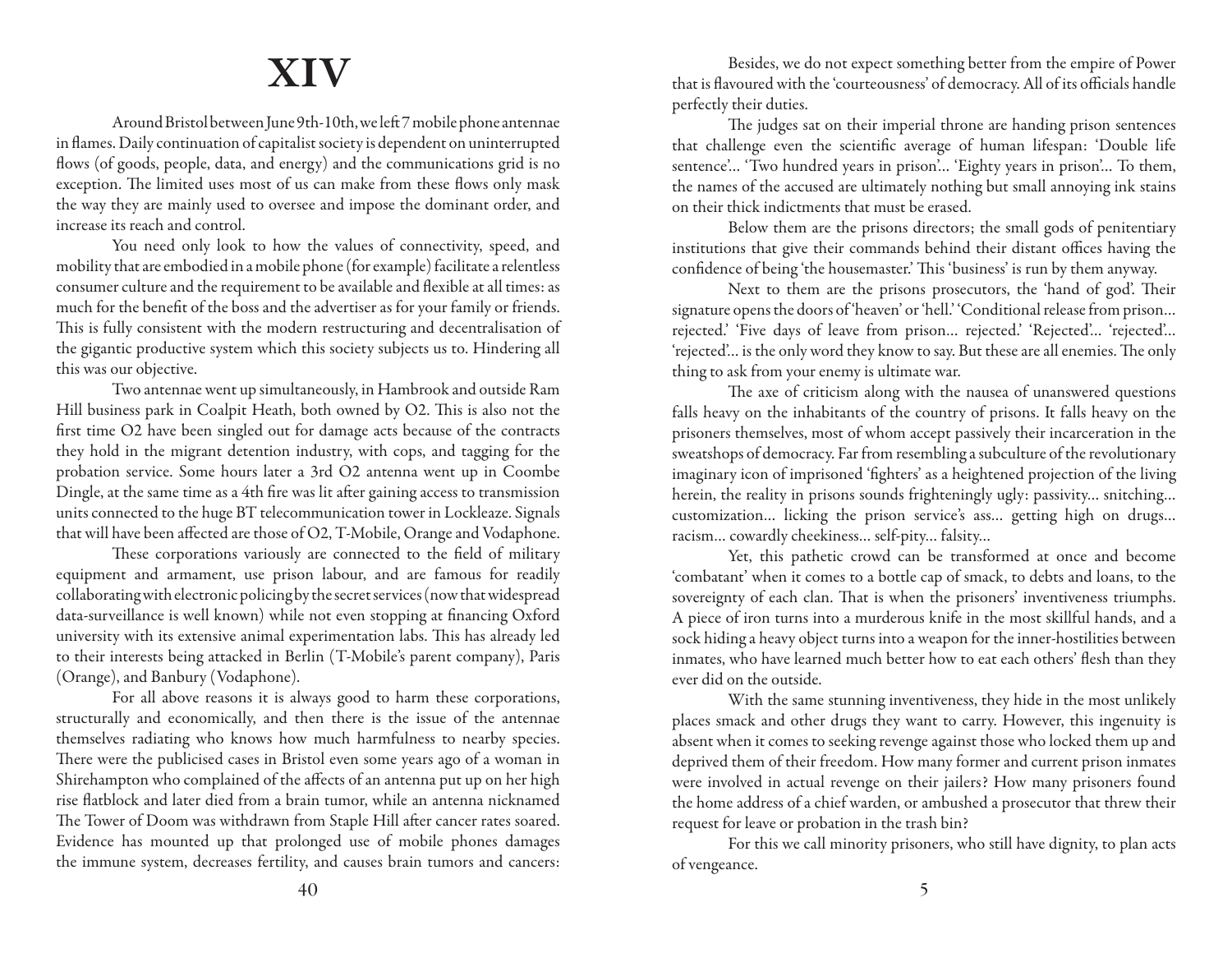### iii. The FAI/IRF international conspiracy

From our part over here, with the bombing against the director of Koridallos prisons, we coordinate our attacks through the FAI/IRF international network. It started when our brothers and sisters in Chile, of the 'Panagiotis Argirou' insurrectionary anti-authoritarian cell, targeted the National Association of Penitentiary Functionaries in Santiago on May 12th.

FAI/IRF is an international conspiracy of anarchists of praxis that sets fire on the defense positions of reformist societist anarchists. It gets rid of the smell of mold that has settled in anarchy seen at amphitheatres, and fills the air with the smell of gunpowder, black anarchy, nighttime, explosions, gunshots, sabotages. This explains why the International Revolutionary Front of FAI and Conspiracy is on top of the anarchist dangers list as cited in recent Europol reports.

Diffusion and informal organizing within the new anarchy into autonomous cells of direct action are what really scare the police of the whole world. Therefore, the State and the enemies of anarchy do not easily forget the anarchist militants who are held captive under their prisons' authority.

### iv. For the brothers and sisters missing…

In Germany, comrade Thomas Meyer-Falk — who is held hostage for participation in bank robbery with the aim of supporting subversive projects — has already served his sentence, but remains incarcerated. In his case, an old law of Nazi Germany was applied, under which prisoners may continue to be kept in prison indefinitely, even when they have served their entire prison term, if they are deemed 'dangerous to society'… Thomas Meyer-Falk, with his uncompromising attitude and refusal to kneel in front of Power, is still considered dangerous for the social machine.

In Bulgaria, our comrade Jock Palfreeman remains hostage in prison, after a scuffle with nearly fifteen fascists who tortured a Roma. A fascist fell dead in the scuffle and another was seriously injured. We, for our part, send a signal of solidarity to Jock and a promise that he is not alone.

At the same time, our brother Gabriel Pombo Da Silva is currently incarcerated in Spain — moved from Germany a few months ago — and our brother Marco Camenisch is imprisoned in Switzerland. Our two brothers are confined for many years in the galleys of democracy because of their subversive and anarchic action. Gabriel — who has fought numerous times against the FIES special prison regime — is accused of a scuffle with cops in the German

Anarchists, are declaring war on everything, the hand that holds the whip and the back that is being hit.

We think it is not sufficient to dedicate ourselves to indulgent ideologies offering an alibi to the immobility and passivity of 'the exploited'. It is 'the exploited' that go to the polling stations every 4 years in order to give their tyrants a mandate, it is 'the people' that see their bosses as role models, it is 'the people' that become intoxicated with the drug of consumerism, it is 'the people' that believe in property as if it were religion, it is 'the people' that demand more police, more prisons, more technology… From this criticism, the Nihilist Anarchist tendency is breaking out along with our antisocial perspective.

The actions we are claiming with this communiqué are part of the PHOENIX PROJECT; they are for us, for our brothers and sisters at war against all forms of power, they are for our imprisoned comrades of the CCF and for those who are outside, they are for Anarchist comrades Gianluca Iacovacci and Adriano Antonacci, for Niccolò Blasi, Claudio Alberto, Mattia Zanotti and Chiara Zenobi, and for all the comrades locked up in the high surveillance units here in Italy and in all other countries, they are for Andreas Tsavdaridis and Spyros Mandylas, for our brothers and sisters kidnapped in the jails of dominion all over the world, from Indonesia to South America.

#### CONSPIRACY OF BLACK FIRE – FAI-FRI

### NOTHING LESS THAN EVERYTHING! ALL ON THE HERE AND NOW!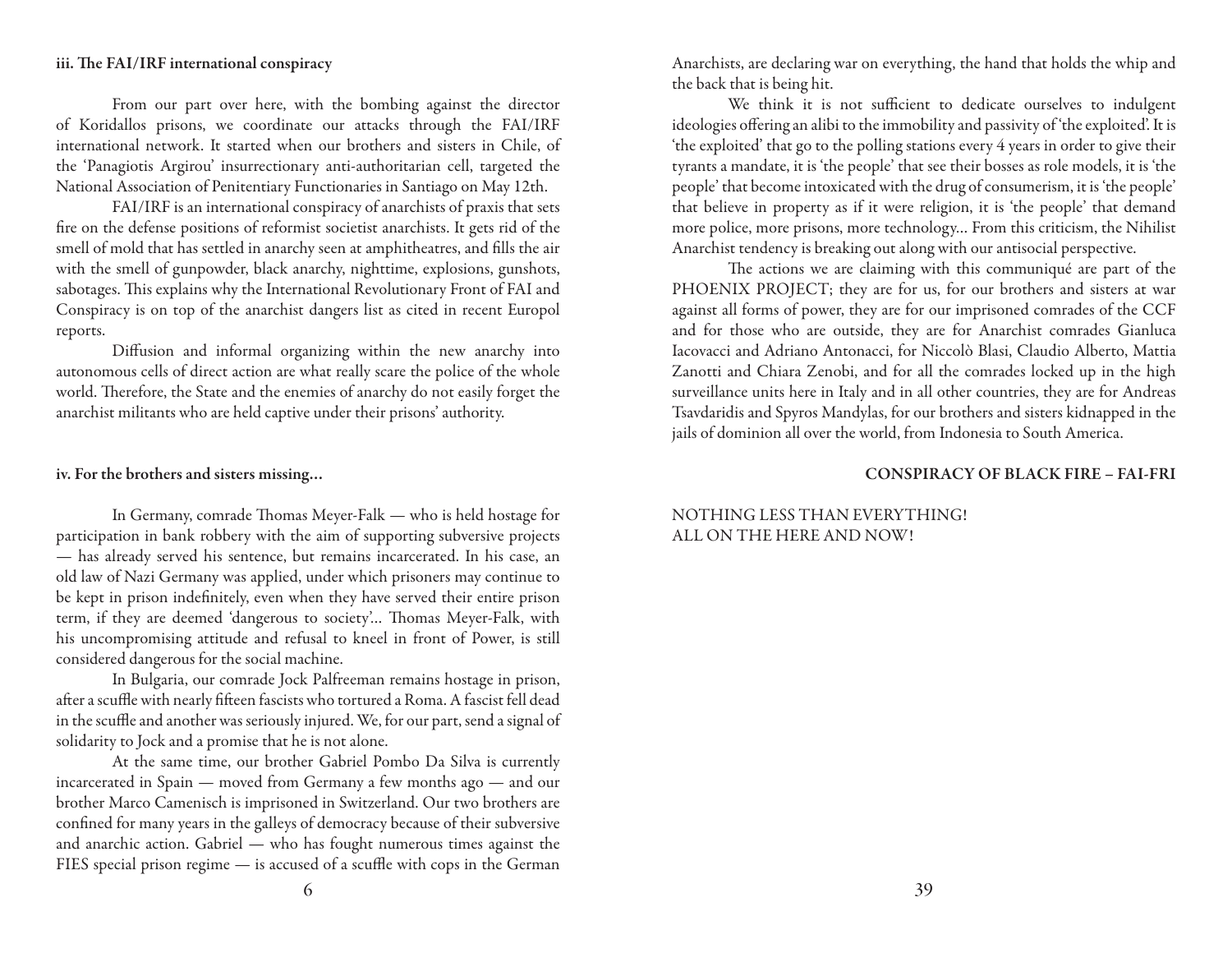## **XIII**

We gave life to the Conspiracy of Black Fire with an attack carried out on 7th May 2014, two years after our anarchist comrades and brothers Nicola Gai and Alfredo Cospito shot Ansaldo Nucleare managing director Roberto Adinolfi. Our actions are dedicated to them, with love and revenge.

In the night of 7th May we placed an incendiary device on a petrol pump. Due to our inexperience the device didn't accomplish its task of destruction through fire, but we were armed with pliers and cut off all the fuel dispensing tubes. Just a month earlier we targeted some ATMs.

We spent a great deal of time pondering on the question of informality and the possibility of giving birth to a group of action. During our discussion, among laughter and seriousness, lively debates, desires and anxiety, projects and strategies, we decided to give birth to the Conspiracy of Black Fire and wage war to the mega-machine of dominion.

We are Anarchists of action, we refuse any centralizing model of organization that mitigates our rupture with the existent.

We are talking of new Anarchy and permanent conflictuality, without dogmas or 'revolutionary vanguards'.

As Conspiracy of Black Fire we are and will be an informal network with autonomous cells of direct action. A network that struggles for Anarchy Here and Now.

We are definitely leaving the low profile of social Anarchism, and are totally committed to permanent conflict against all forms of Power without stopping in the face of judicial consequences.

> We are Anarchists, not lawyers preoccupied with the laws of our enemy. We are getting rid of the burdens of frustration and defeat.

All the actions we will carry out and name as Conspiracy of Black Fire, will be part of the war we have declared against dominion, civilization and its society.

Sadly very few are talking and proposing an existential subversion of our life conditions, very few are claiming total liberation in the face of the degradation of our lives.

Life is being assessed on the basis of dead objects and illusions. Therefore the question for us is not whether we are freer in this world or not, but if we are willing to continue to live in a way that oppresses us.

We see so many people around us, including the poor, workers, prisoners, migrants, etc. Their lives depend on this world and its civilization as if the latter were the most precious thing they have. Therefore we, as Nihilist city of Aachen, and Marco is accused of eco-sabotages, escape from prison and armed clash with border guards. While they have become eligible for conditional release from prison, the international state machine tries to keep them hostage, linking them to the 'operation Ardire', a case conceived by the Italian State. A police case against the FAI/IRF network, in which apart from Marco and Gabriel our comrades Giuseppe ('Peppe'), Stefano, Elisa, Sergio, Alessandro are co-accused and remanded in Italy, while some of our CCF comrades imprisoned in Greece are also 'under investigation.'

The state apparatus and its justice are now experimenting with similar alchemies in Greece. Our brother and CCF member Gerasimos Tsakalos is at the top of the blacklist of interrogators and judges. Currently, he has spent thirty one months on remand — the ceiling is eighteen months — and his pretrial detention was extended to another six months, describing him as 'particularly dangerous.' Nevertheless, the charlatans of justice make newer experiments as well. They open yet another case file, the double robbery in Velventos [Kozani], and charge Gerasimos for instigating crimes by delivering a new pretrial detention order to him. He is thus accused as instigator in a bank robbery case that occurred when he was already in prison. What's more, we do not forget that last year, when his eighteen months' remand period was reaching an end, the mop called Mokkas (special appellate judge for the preliminary investigations) put him on the second consecutive remand, while the comrade was in hospital conducting hunger strike.

All this reinforces the certainty that we have, now more than ever before: the liberation of our comrades will only happen through violence, with guns, with an anarchist tromocracy and intensification of the new anarchist urban guerrilla warfare… and then, woe to whoever stands in the way of our comrades' liberation.

### v. Everything continues…

The struggle does not end just because some unimportant folks got tired, and now they only show off their anarcho-medals on the catwalk, in the mire of Exarchia [downtown Athens], nor does it stop because some folks shit in their own pants and hunker down in whatever they've put on ice, or in their pseudo-assemblies.

For us, there is no middle ground. They who declare openly their anarchist intentions are facing a decisive dilemma, to either act or give up anarchy forever. There can never be anarchy at the rear of coffee shops and gossiping… Either act or shut up…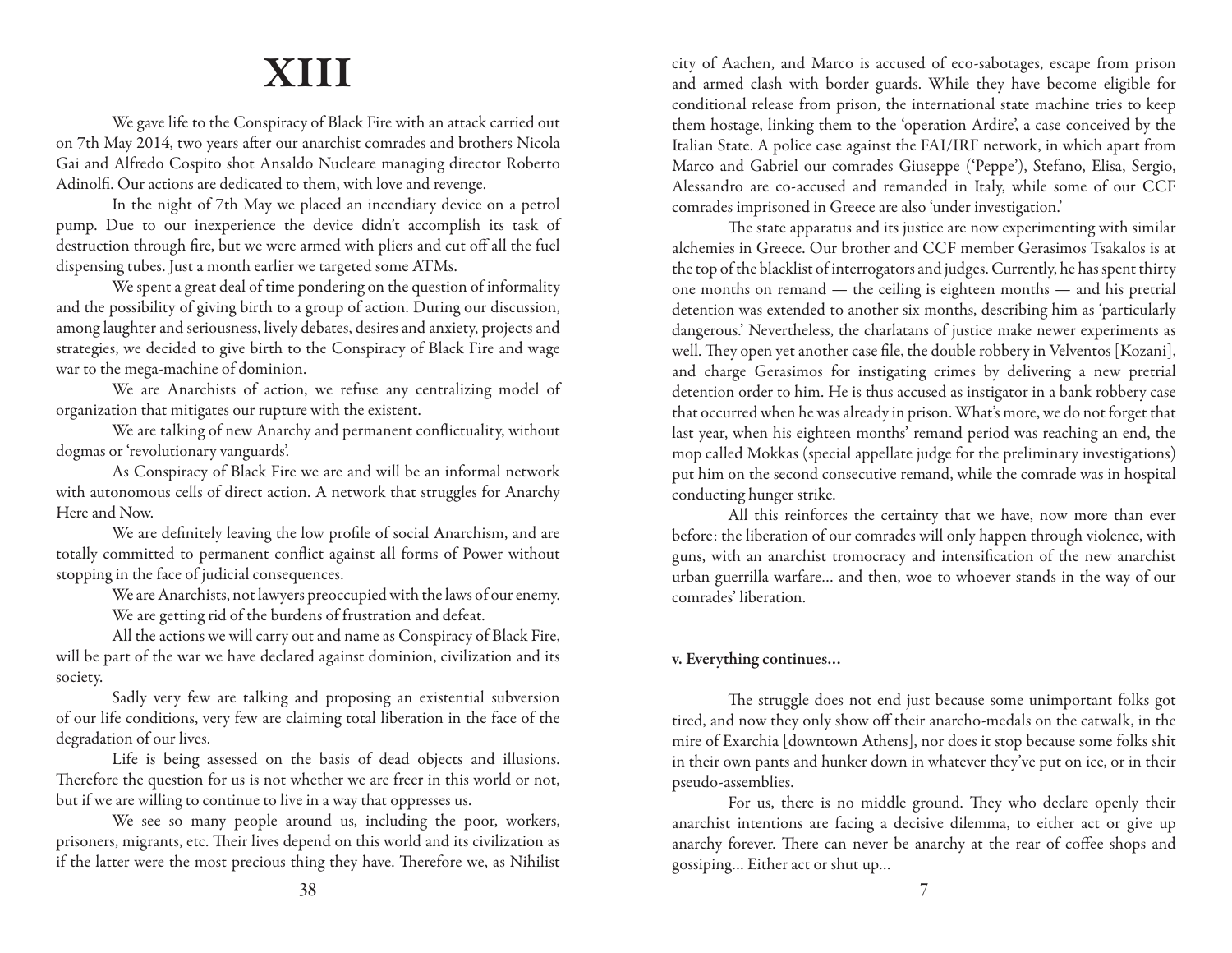In closing the proclamation of our reoccurrence along with the Consciousness Gangs, we would like to dedicate our attack with all our strength to our brothers and sisters imprisoned in the Italian State's cells, and furthermore send out our conspirative signal to Alfredo Cospito and Nicola Gai, both accused of shooting Roberto Adinolfi (chief executive of nuclear firm), an act for which the Olga Cell-FAI/FRI has claimed responsibility.

*The words of coherence by the sisters and brothers in war are the only ones that have true weight. The so-called 'social anarchism' makes everything revolve around the instrument 'assembly', which has become a gym of authoritarianism, terrain of breeding big and smaller leaders, whose sole purpose is self-referentiality. The anarchist politicos do everything they can to stave off the new that advances. The new that advances as well as the making of the informal organization (…)*

Alfredo Cospito [March 2013]

*Courage and strength to the comrades who anonymously strike at the State and Capital, courage and strength to those who give a name to their own rage, courage and strength to the comrades who give life to the FAI/FRI. We are going to give soul and body to the black international, there is a whole world to destroy. Long live anarchy!*

Nicola Gai [May 2013]

*Brothers and sisters, the rendezvous is on… We will be back — sooner than you expect…*

Conspiracy of Cells of Fire-FAI/IRF Consciousness Gangs-FAI/IRF Sole–Baleno Cell<sup>1</sup>

battle against the enemy in Chile. These acts of revenge are for you, brother.

Through these actions, we want to re-call our comrades of FAI-IRF to once again strike and re-launch the Phoenix Project. This time, harder than before. We want to call all active cells of FAI/IRF to once again go to reinforce the war, this time until the end.

*Violence of war against the existent Down with Society Fire to the enemies*

> International Conspiracy for Revenge (ICR) Informal Anarchist Federation (FAI) International Revolutionary Front (IRF)

<sup>1</sup> Sole and Baleno — Maria Soledad Rosas and Eduardo Massari — were two anarchist comrades accused of sabotage and anarchic dynamic actions in the 1990s. Baleno 'committed suicide' in his prison cell. Sometime later, Sole 'committed suicide' in the special conditions of 'house' detention imposed to her. Their memory lives within us, in our bullets, in our dynamite…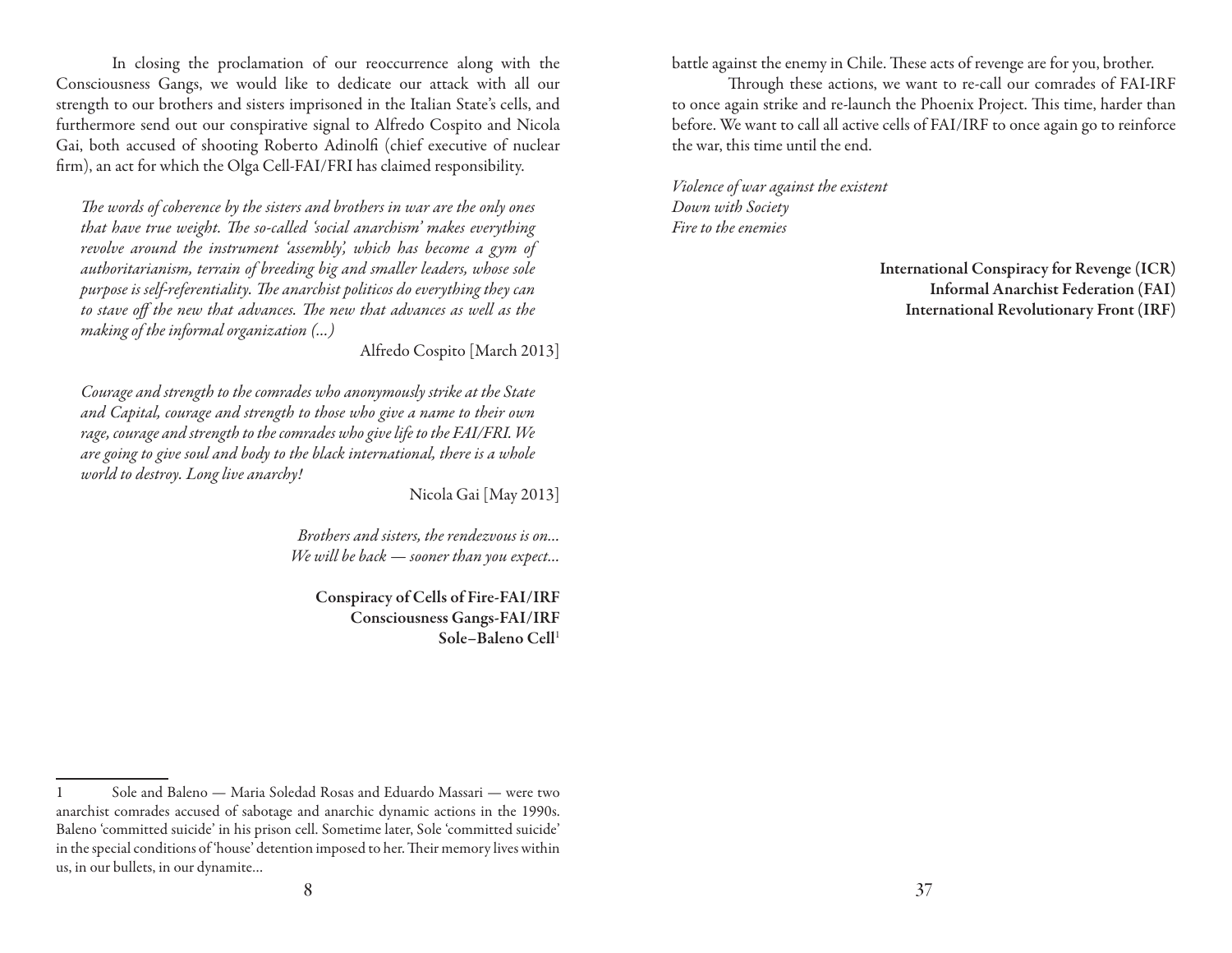never targeted before. We are expanding our targets by adding some more variety to them. On 19th April, for example, we burnt down the branch of the national electric office in Madiun, East Java. This action is part of our campaign to hit the vital spots of the enemy. By causing as much damage as we can. Causing terror as wide as we can. We set the fire early morning 3.00am, and let the flames do the rest. Awakening people in the morning with fire is our way to show our sarcasm to the workers who need to get up in the early morning for eight hours of slavery.

We chose this target as our way to send a message to Adriano Antonacci and Gianluca Iacovacci. Both are Italian comrades arrested and accused for several actions claimed by Anti-Civilization Subversive Individualities FAI/ IRF. And our fire is specifically dedicated to two of them, to share our thoughts and dreams, our values and solidarity and to let both of them know that they are in our hearts. We will never forget comrades who are captured by the enemy. And revenge is the only way to reply to this repression.

We continued our campaign by putting a similar incendiary device in the national electric company located in Semarang, Central Java, in early morning 23rd April, which failed to ignite. In fact, we swarmed over the security guard that came by when we were sneaking into the office. He is lucky we decided to let him down and not put an end to his life.

It's not a mercy from us, but merely a warning that we are not playground kids who are playing around with fire. If you step before our path, we won't regret to help you to meet your end. All snoopers or wannabe goodcitizens are part of the enemy for us. And please take it serious and do not say that we never warned you beforehand.

In the early part of this month, we continued our campaign by attacking another three power plants in three different places. One in Ternate (5th May), North Maluku and another two in Ambon (8th May), Maluku. We would like the enemy to know that all the regions are not safe and we will attack more and more next time.

All these actions are dedicated to our beloved comrades, Conspiracy of Cells of Fire Prisoners Cell, Andreas Tsavdaridis – Spyros Mandylas, Gabriel Pombo da Silva, Marco Camenisch, Monica Caballero, Fransisco Solar, Tamara Sol Vergara, Fredy Fuentevilla – Marcelo Villarroel – Juan Aliste Vega, Hans Niemeyer, Alvonso Alvial – Hermez Gonzales, Alfredo Cospito – Nicola Gai, Giannis Mihailidis, Grigoris Sarafoudis, Andreas-Dimitris Bourzoukos, Alexandros Mitrousias, Dimitris Politis, Fivos Harisis, Tasos Theofilou, Argiris Dalios, Giorgos Karagiannidis, Babis Tsilianidis, Giannis Naxakis, Nikos Romanos.

And to remember our brother, Sebastian O. Seguel, who fell in the

## **II**

The Informal Anarchist Federation (FAI) – International Conspiracy for Revenge claims the responsibility for the placing of an explosive mechanism and the blowing up of the car of known people-guard Argiris Gelbouras who serves at Navplio prisons. This attack is a part of the "Phoenix Project" which began with the blowing up of the car of the director of Koridallos prisons by the Conspiracy of Cells of Fire.

The choice to strike this specific prison guard was not accidental. Argiris Gelbouras (a.k.a. Rex) is for years now a faithful watchdog of authority. He is one of those in charge of the dozens of beatings of prisoners in the prisons and is at the same time a good friend of the plain clothes cops of Navplio police station. Often he uses prisoners-lackeys of his in order to frighten or hit other prisoners who demand their obvious "rights" or simply do not belong in his circuit of influence inside the prisons. Argiris Gelbouras is a bully in a uniform. If some screws insist on having 'relevant behaviours' and take out their complexities and frustrations on the prisoners, we will visit them with worse intentions. Nothing will remain unanswered. The enemies of freedom have names and addresses.

Simultaneously with this attack, we wanted to break the veil of silence which covers up the tortures and the wretched living conditions of the prisoners in Navplio prisons (and not only). Navplio prisons are a cement grave where about 600 prisoners have been "buried" (at the same time when the "specifications" of the building are for 300). In the cells which fit 2-3 people, there are 6-7 prisoners, half of which sleep on the floor.

A few months ago on 4/3 a young prisoner in Navplio was let to die because of the homicidal negligence of some correctional employees. The specific prisoner suffered from tuberculosis and for days was complaining that he was in pain and did not feel well. The answer of the service and the prison doctor was the same which mockingly echoes in all prisons in Greece: "Take some paracetamol (if there is any) and be patient". "Paracetamol" cures everything in prison… even tuberculosis. That day, the 26 year old died of cardiac arrest when transferred to the hospital too late. On Tuesday 5/3 the prisoners of wings 1 and 3 revolted because of his death and did not go into their cells. The answer of those in charge at the Ministry of Justice and Navplio prisons was as simple as the paracetamol, only now it's called MAT (riot cops). So two units of the dogs raided the prison and the prisoners returned to their cells. Order and security triumphed in Navplio prisons. After that, for about a month and a half the prison guards of the gated cement bordello of Navplio repeatedly beat the prisoners in revenge for the revolt and to remind those who disputed it even a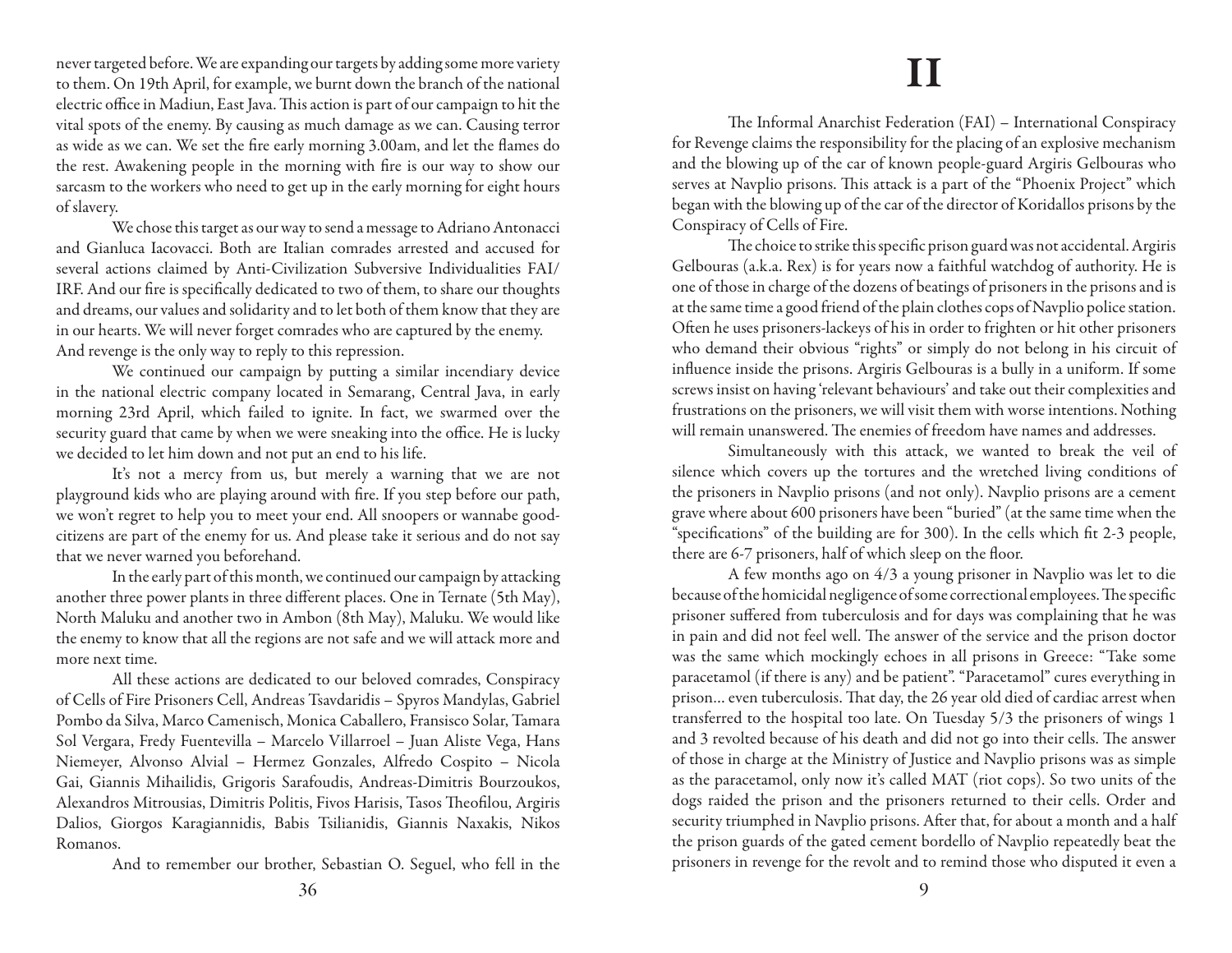bit, of who is boss. Society can calmly continue its eternal sleep. All its ugliness is well hidden away in the prisons of democracy, there where revenge is called justice and punishment correction.

In prison most prisoners become guinea pigs to the sadistic moods of every sergeant or employee. It is not only overpopulation, terrible food, lack of medical staff, but also the daily punishments of the service which roam around like axes over the heads of the prisoners. Because a prisoner in prison does not only have to do the sentence imposed by the scarecrows of justice, but often do double time because of the disciplinary punishments imposed by the self appointed little tyrants who wear a suit or tie and are called guards, sergeants, directors and prosecutors of prisons.

Disciplinary actions, isolation, beatings, humiliating searches, sudden transfers – kidnappings consist a part of the kidnapped daily life of the prisoners. But the authority of the little tyrants does not stop there. It poisons even the little daily moments of those captive. In each prison depending on the sadism of each sergeant or director the prohibitions are on the daily list. Each prohibition is accompanied always by the same answer: "Impossible because of security reasons". Fans for the summer, heaters for the winter, hobs and utensils, weights for working out, mattresses to sleep on… "Impossible because of security reasons".

The refusals and irrationality continues even for what the prisoners buy from the grocer. In some prisons you get some foods that in other prisons are forbidden. Of course, there are not many times where the irrationality meets the lure of economic interests. The economic agreements and supplies under the table between the suppliers and the prison directors or sergeants are known in the prison world. All this is known in the palaces of the Ministry of Justice of sensitive leftist clown A.Roupakiotis. Besides, it's not long since his secretary Kanelopoulos pocketed many millions of euros from V.Milionis and the rest of the ENERGIA clique who took 560 million euro from the society of the selfenslaved, bribed prosecutors and juridical circles in order to be released from prison, at the same moment that thousands of poor-devils are piled up in the prisons. Of course, no one speaks up and everyone bows the head yet again. But no sheep ever saved itself with bleating. This is why we choose the path of the lone wolf. We have no illusions about peaceful changes and fair solutions from authority. Even if democracy created a "golden" prison with equal rights for the prisoners, with hot water, clean mattresses and larger yards, it would always remain a prison, a place of captivity. We are not looking therefore for better solutions, but for all those ways that we can tear down the prisons, with dynamite, with TNT, with guns, with bulldozers…

Simultaneously most prisoners must tear down the prison they have in

They producing memes, producing posters, shouting it out, organizing people, just not to vote. To say no to voting boxes, to say no to the parliament's candidates; they say no to the parties, they say no to every infrastructure of the voting system, but forget one important thing. To say no to the boundaries that kept them away from real freedom. They wish a different result by trying the similar way as used by Power. And how it can lead you to freedom? A question that doesn't need an answer, since it is useless to question the choices of these people.

Anarchism is dead. And these people are the ones who proudly carry the coffin of their so-called ideology: Anarchism. An ideology of the weak and cowardly who called us "obsessed with violence" to cover up their fear. They are afraid to arm themselves and walk alone into battle, a long battle without end or goal.

And how different are we from these mobs?

We performed our disagreement with both those mobs by burning down two offices of the general election committee located in Donggala, Central Sulawesi on 16th April. We won't stay away and let our enemy play around with their party of democracy. We directly sent our anger and transformed it into fire. We are not abstaining in this war. We attack.

We are not those anarchists who went to voting spots and painted slogans and chants on the ballot boxes. We won't smear our values by letting our finger be painted with purple ink, a sign used by the authorities to identify who voted and those who did not. We won't let one single inch in our body be polluted by our enemy. On the contrary, we attacked them without compromise.

On another chance, we sabotaged two cars (28th April) which were planned to transfer the ballots from South East Minahasa district to the capital city of province, Manado. We hit them not only to cause delay, but for our further action, which we cancelled because of an intervention by some "good citizens". Next time, we will hit those who prevent us from our actions. With violence, of course.

Abstaining by not giving our voices is not enough for us. We want to bring this confrontation to be more wild than mere words or posters. We want to speak through fire, as we mentioned in one of our communiqués before. But we don't invite anyone to join us. We are not interested in having new members. We are not a party nor an anarchist collective. We are an armed group of the tendency of violence. To attack, and not to open a dialogue with our enemies.

### Solidarity and Fire

During our campaign, we targeted some important spots which were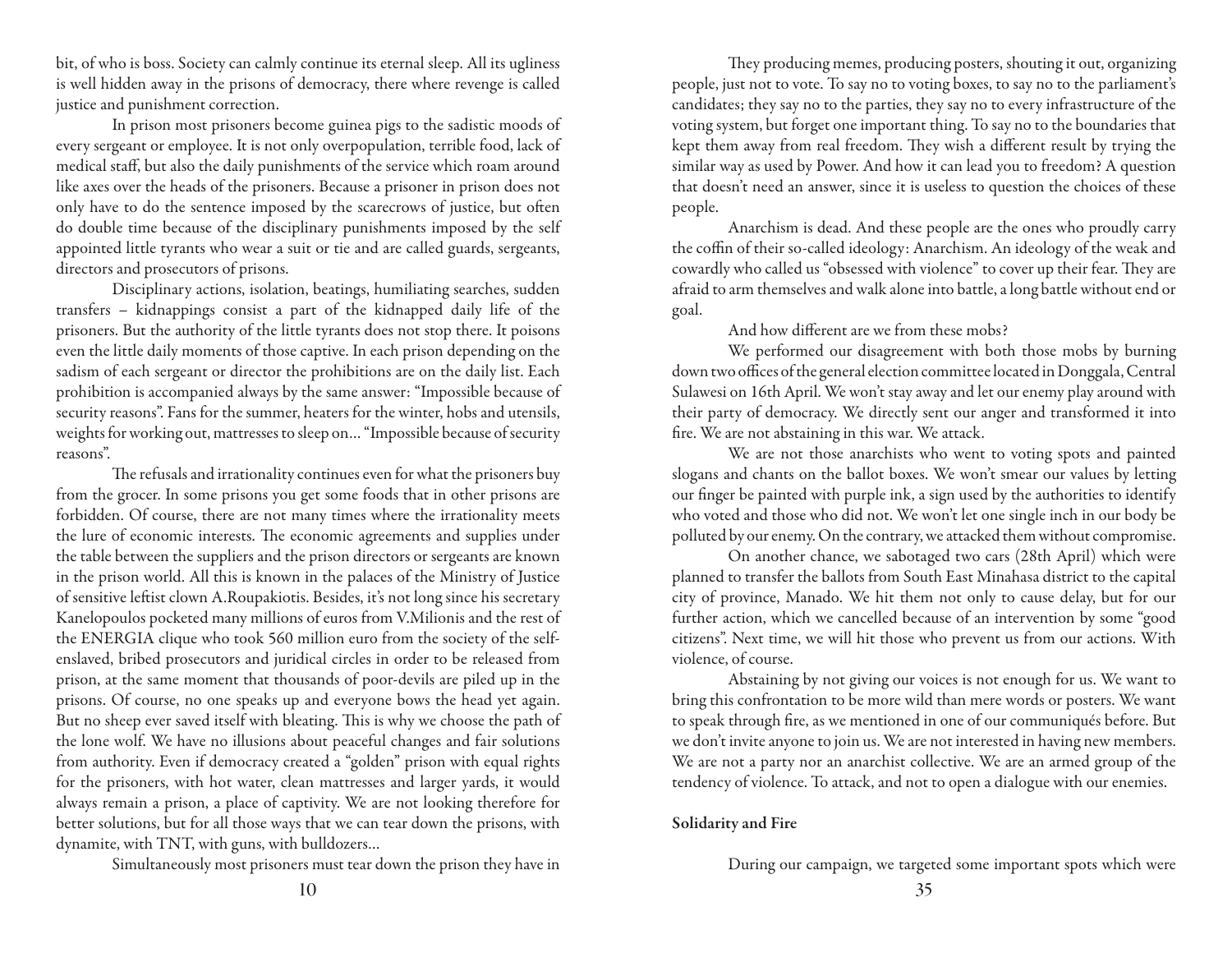## **XII**

*Our words, carve today like a blade and our actions burn the bridges with yesterday… With tenacity and will, until we murder authority.*

> Conspiracy of Cells of Fire Prisoners Cell, Andreas Tsavdaridis, and Spyros Mandylas (Letter to Alfredo Cospito and Nicola Gai)

The declarations of war against authority won't stop with one single action nor one single letter of publication. It is a totality of our lives, each one of us, who stands here as egoists under the name of International Conspiracy for Revenge (ICR) as part of the Informal Anarchist Federation/International Revolutionary Front. We won't step back, even if we are isolated or deserted by the other "revolutionary anarchists" who devoted themselves to the dreams of society, those who let their own values as anarchists be imposed wholly by reformism, negotiation and conformity. We are out of their league and we won't play their game. We have our own, one of violence and direct action. With nihilist comradeship through fire and fists to our comrades locked behind bars everywhere, in Europe, in South America and Mexico. Our comradeship also goes to those anonymous comrades who went underground to carry on a constant confrontation with Power.

### Recent Situation Concerning the General Election in Indonesia

Since the first New Year fireworks started, all forms of oppression revelled in the curiosity and impatience before the general election (both the parliamentary election and the presidential election). We saw how the oppressors and the oppressed were walking hand-in-hand to celebrate what they call: The time of new hope for a better change. They printed the faces of those who are running for parliament and others are debating what should they do to contribute to make democracy better than they have it nowadays. Mass and social media all filled with empty words and the camouflage of how the general election will bring the oppressed to gain their freedom. And that is definitely right, because Indonesians will have the chance to choose who will be their oppressors for the next five years.

We are not even surprised when we found out that those who claimed themselves as anti-authoritarians were also merely trapped into the logic of giving your voice during an election or abstaining.

their heads. The ethics of prison, the mentality of the incarcerated hyena which devours the weak, the pseudo-nationalisms of every kind, the humiliating dependency on drugs, the authority of the leaders and the enslaving of the subjects… This is the only way that the walls will collapse and the bars will bend.

On the other side of the walls, we the "free besieged" choose for ourselves the choice of weapons and dynamite against the prison guards of our lives, the bosses and their directors, the priests and their followers, the cops and their Golden-Dawners, the journalists and their viewers, the politicians and their voters.

The new anarchist urban guerrilla is not a means of struggle, it is our existence itself. All the rest which does not promote the continuous anarchist insurrection is ideological cowardice.

FAI (Informal Anarchist Federation) in cooperation with the Conspiracy of Cells of Fire aims to create a diffuse network of direct action cell in the Greek territory which will strike where the enemy does not expect it. Small autonomous flexible armed cells watch, collect info, sometimes cooperate sometimes not and choose the moment of sudden attack. Only in the attack is there life. We are anarchists of action, chaotic, nihilist, egoists, godless, we are the carriers of the black flags of anarcho-nihilism.

For the diffusion of FAI (Informal Anarchist Federation) and IRF (International Revolutionary Front).

Now and always

Insurrection, Attack, Revenge

SOLIDARITY and STRENGTH to the unrepentant outlaws and the guerrillas of the CCF

> Informal Anarchist Federation (FAI) International Conspiracy for Revenge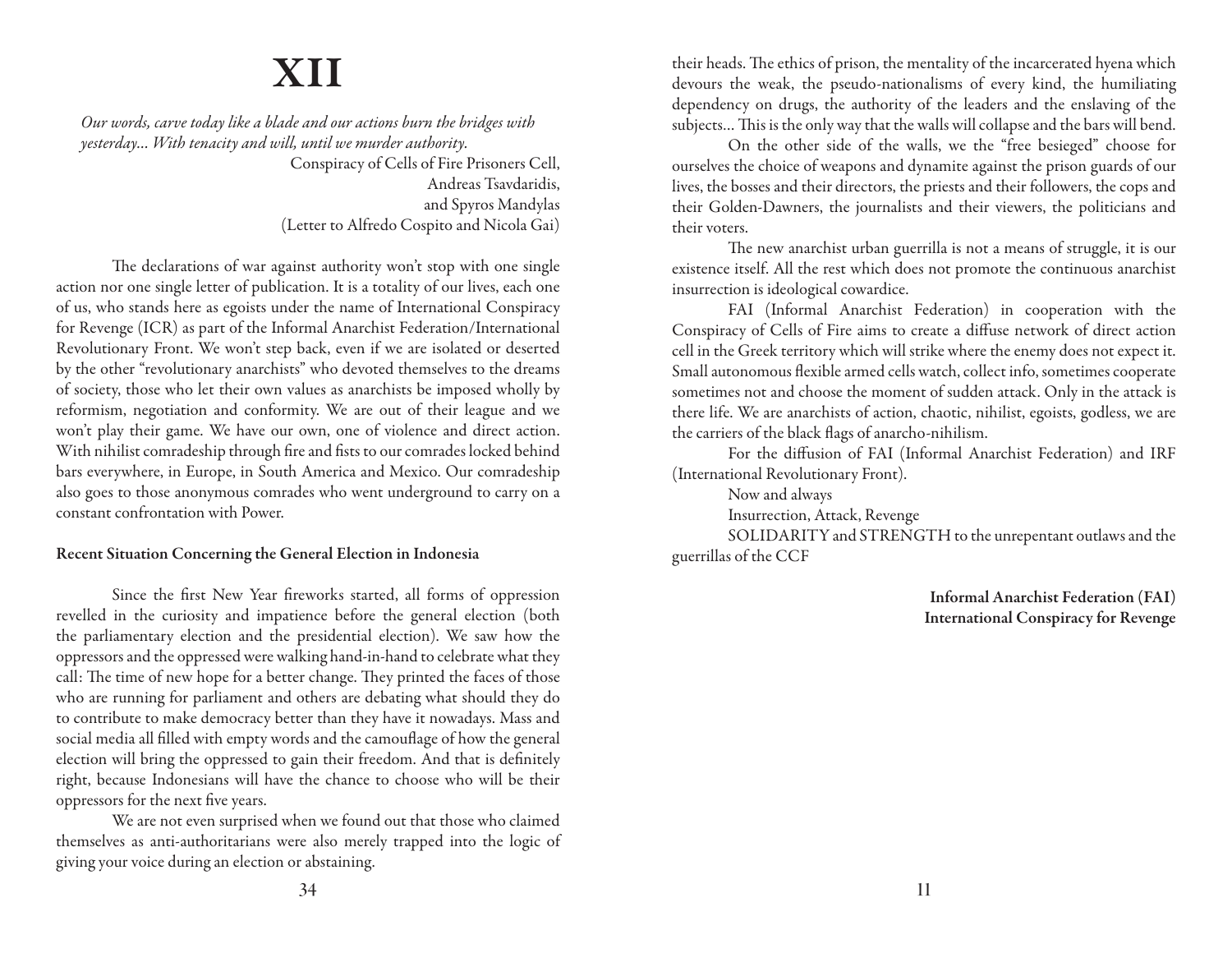## **III**

*Brothers in chains, comrades in suffering, the battle is at hand. Soon we will launch our attack, intoxicated with vengeance; the enemy will flee, because the Federation of Sorrow is terrible.*

Bruno Filippi

Our action (if it can) can be named PHOENIX PROJECT-PART 3. This is our collective decision to respond to the call from our Greek comrades.

Tonight (June 26) we moved out and brought the fire and burned down the third floor of former Sheraton Hotel, 'The Media Hotel and Tower', in Sahari Mountain Street, Jakarta. Our fire is to respond to the call from our brothers in Greece in the Phoenix project and as a gesture of solidarity to K. Sakkas, anarchist in hunger strike action to reach his freedom. We put the incendiary with timer in one of the trash cans in the karaoke room (which is located on the third floor) and let the fire speak for us.

Bring far our revolutionary greetings to the members of Conspiracy of Cells of Fire: Imprisoned Members Cell; to the 4 anarchists who were arrested in Kozani – we never forget you; for Cospito and Gai; to Carla, Ivan, Juan, Marcelo and Freddy; and to Henry; and always to the anarchists prisoners in Greece and Italy; and to other cells of FAI – IRF around the world.

We will never say that we are just a few, but we will let the fire speak on our behalf.

Let's make the Phoenix project as an international project for revenge!

ANGER UNIT INTERNATIONAL CONSPIRACY FOR REVENGE IRF – FAI

Mónica Caballero and Francisco Solar Freedom for all prisoners!

In memory of Sebastián Oversluij, who fell in battle against the capitalist system. Freedom for Hermes González and Alfonso Alvial. Freedom for Tamara Sol!

Strength, force and courage to all people who are fighting. For all the migrants that set off to break through Fortress Europe. All those who have fallen. All the unnamed. All those who fight the pigs in the streets of Athens.

Against the construct of borders and nations. Against prisons! For freedom! For anarchy!

### Autonomous Cell "Christos Kassimis"

Christos Kassimis [member of the Revolutionary People's Struggle (ELA)] was killed by cops in Athens, during an attempted attack on the German company AEG on the 20th of October 1977. The action was in response to the murder of prisoners [three members of the RAF] in Stammheim.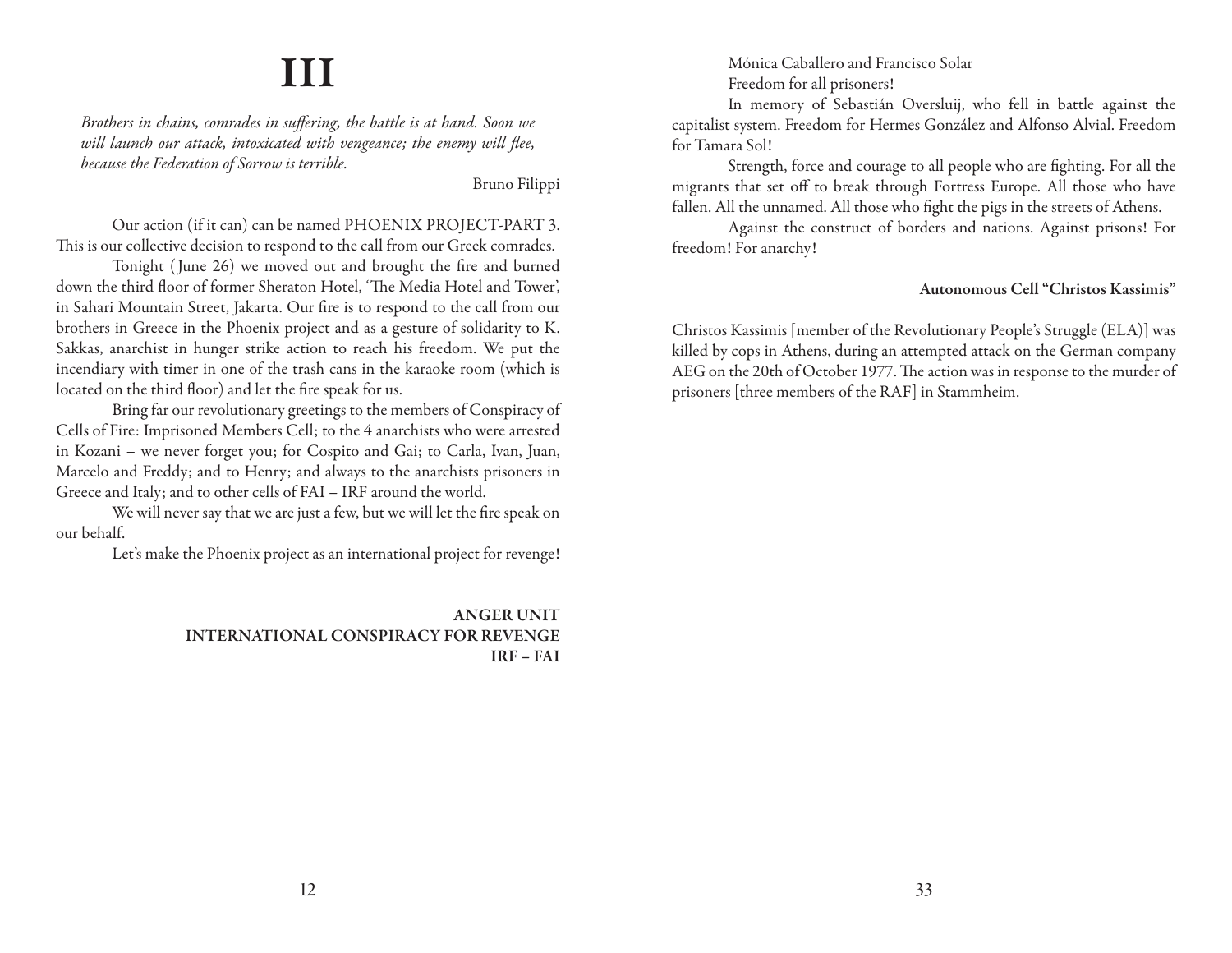situation of migration policies in Greece. It's not enough for the German politics that a majority of the refugees who arrive in Greece end up in concentration camps and that they are hunted and killed by Nazis, with or without uniform. The German politicians consider the few ones who manage to cross the Greek border alive as a threat to their rich white world. So, for example, the former German Minister of the Interior, Friedrich, demands stronger border controls and tougher action against those who, because of their home's exploitation by Western societies, are forced to escape war, hunger and repression. The practical support of this mass murder that takes place at European borders is visible to everyone when Germany's detectives of the Federal Criminal Police Office (BKA) are stationed in Greek airports, in order to pass their knowledge in Racial Profiling on to their Greek colleagues. The German governmental apparatus has supported the murders at European borders not only by sending personnel but also by pressing towards agreements at the European level, such as the Dublin II regulation.

On August 10th, 2013 a riot broke out in Amygdaleza, a concentration camp which is located 25km north of Athens, where migrants are held captive by the Greek State. The prisoners set their mattresses and cells on fire to protest against the conditions in the camp, guards were attacked, and many migrants tried to break out of the prison — about ten prisoners temporarily escaped.

### Solidarity to prisoners

We greet the prisoners Andreas-Dimitris Bourzoukos, Dimitris Politis, Yannis Michailidis, Nikos Romanos, who were arrested on February 1st, 2013, accused of double robbery in Velventos, Kozani.

Our solidarity also goes out to Fivos Harisis, Argyris Ntalios, Yannis Naxakis and Grigoris Sarafoudis, who were arrested for the same case<sup>1</sup> in Nea Filadelfeia, Athens.

Force and strength to our brothers and our sister, Damiano Bolano, Haris Hadjimihelakis, Giorgos Polydoros, Panagiotis Argyrou, Theofilos Mavropoulos, Christos Tsakalos, Giorgos Nikolopoulos, Michalis Nikolopoulos and Olga Ekonomidou.2

Solidarity to Tasos Theofilou Theofilos Mavropoulos

1 Translator's note: For the case of Velventos, Fivos Harisis and Argyris Ntalios (not all four of them)

2 Translator's note: Apparently the name of Gerasimos Tsakalos was inadvertently omitted.

### **IV**

*Be proud of your actions, because it is through disobedience and insurrection that a bright ray of human beauty is born! Hello anarchists of praxis! Hello brothers and sisters!*

### Renzo Novatore

Some thought that we raised a white flag. Some thought we forgot our imprisoned brothers and sisters and sunk in the social swamp, next to the two-legged herd. The bosses, journalists, politicians, society and the ridiculous "anarchist" bureaucrats thought they got rid of us.

For all those, Project Phoenix is a punch in the gut. A punch in the gut because the new anarchist urban guerrilla is here and tears down the desires of all these worms to terminate our actions. Old groups are activated and new are created, with the promise to give life to the nightmares of authority and its subjects.

Comrade G.Tsakalos has been held on remand for 32 months when the limit is 18. We do not care about the provisions of the constitution.

We do not desire the cleansing of institutions, we fight for their destruction. We know that the law is a weapon in the hand of dominance, just like we know that our ten imprisoned brothers and sisters will not be liberated with legal procedures.

We believe authority is a total of values which in the core is the citizenmass human, who lies in the muck of stagnation, where everyone forgets their name and responsibilities. But even in this disgust some have a name. One of them is Dimitris Horianopoulos. During his service as a commander of the anti-terrorist force, the operation against the R.O. CCF was carried out. Horianopoulos is nothing more than a piece of garbage of the complexity of security and the fact that he has retired does not mean that we forgot him. The same goes for the rest of the scumbags in his department. They should know that they are on the top of the target list of FAI/IRF.

We take responsibility for the sending of a parcelbomb to the scumbag mentioned above, which was, unfortunately, detected.

We dedicate our attack to the UNREPENTANT and PROUD members of the CCF, as well as all imprisoned anarchists of praxis, wherever they are. We send our LOVE and RESPECT to all anarcho-individualists, nihilists, and iconoclasts who discovered the fountain of life in the attack.

WE DO NOT BOW OUR HEADS TO NO ONE!

P.S. It was announced that the parcel was ignited after falling down in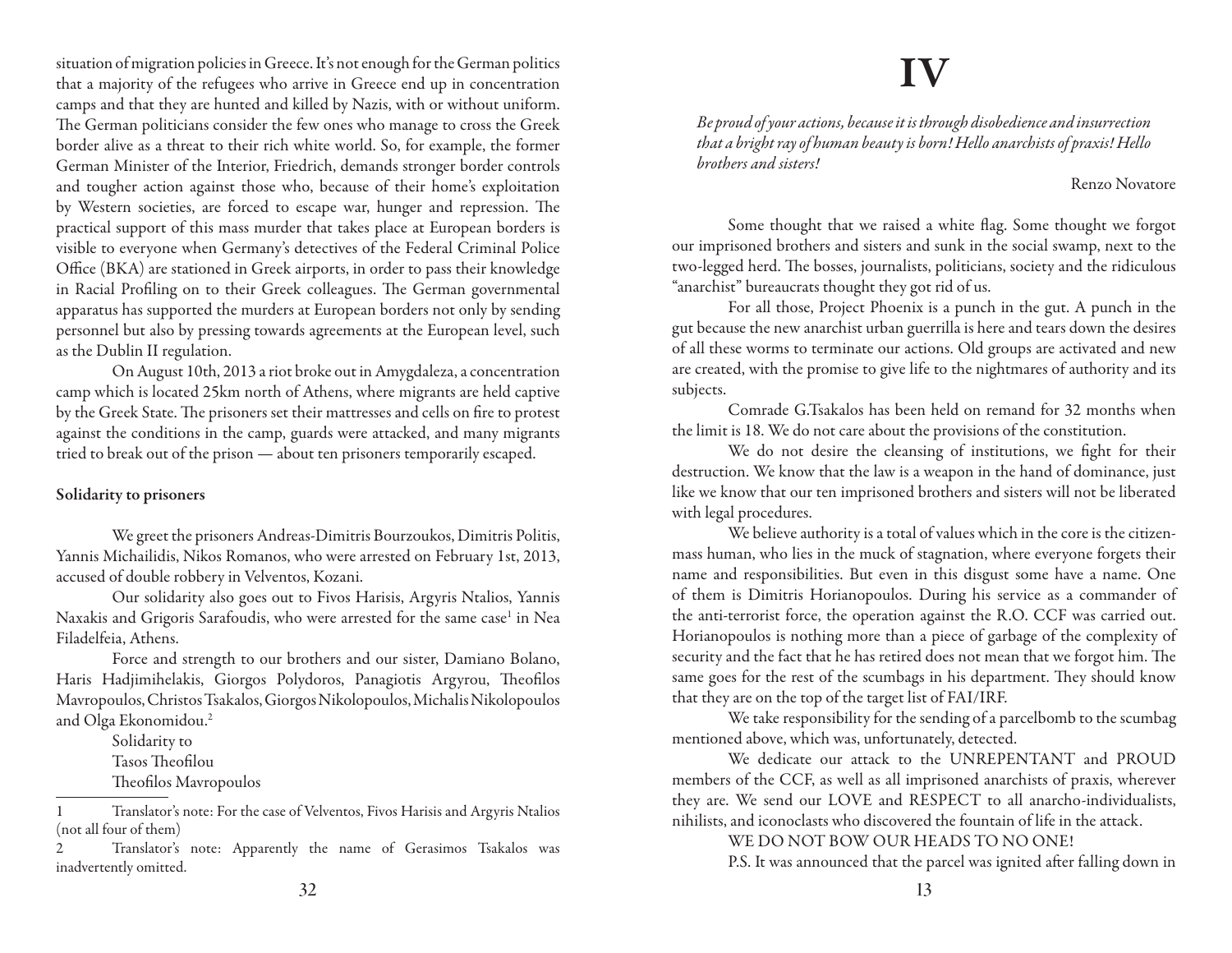the post office. The parcel we sent was absolutely safe for anyone not a target. The mechanism activates ONLY if the envelope is opened and not if it falls or gets shaken. We do not know what happened. The only sure thing is that the package was opened.

### INFORMAL ANARCHIST FEDERATION INTERNATIONAL REVOLUTIONARY FRONT COMMANDO MAURICIO MORALES

## **XI**

Smoke signals from Berlin

*The fire comes into your cities, into your nights. From our spirit within, we carve its path towards all of you. It will warm our friends with solidarity and will ignite their zest for action. It will turn our enemy into ashes. Imprint us well in your memory. We want your heart. No matter who you are. No matter who I am either. Maybe the Conspiracy will turn both of us into ashes and at the same time fill us with life. What counts is the path we are going, and that we take this path because we have the freedom to choose. This freedom is nothing to be fought for but rather evolves in the mind. What comes afterwards is not freedom but the power over one's own life. We do not discuss this; this is what we fight for.*

**CCF** 

### Responsibility claim for some arsons of the past weeks in Berlin

On April 8th, 2014 we torched a vehicle of the municipal regulatory authority, and the car of a security company, near the main railway station in Berlin.

Berlin's municipal regulatory authorities are being tasked by the normal cops to persecute administrative offenses and to keep their eyes and ears open in the everyday life of the metropolis. Small, lousy snoopers equipped with radio transmitter and pepper spray. They work, just like the cops, together with private security companies. At the main railway station, they share a parking lot designated for officials with a security firm right next to a police station.

We also take responsibility for the arson at an embassy vehicle belonging to a Greek female diplomat, on April 24th in Berlin's district Dahlem, which is filled with villas.

Diplomatic representatives of a State are exactly the right address for fiery mailings; this rubs away their feeling of superiority and invulnerability, same as it happened recently with the German ambassador in Athens, when shots were fired at his house. The State itself is the problem, something which many fighters of sectional struggles do not take into consideration. Nazis are State; armament and nuclear technology are State; climate change and poverty are also State.

> With our action we negate the State's monopoly on violence. Germany takes a position which promotes repression in regard to the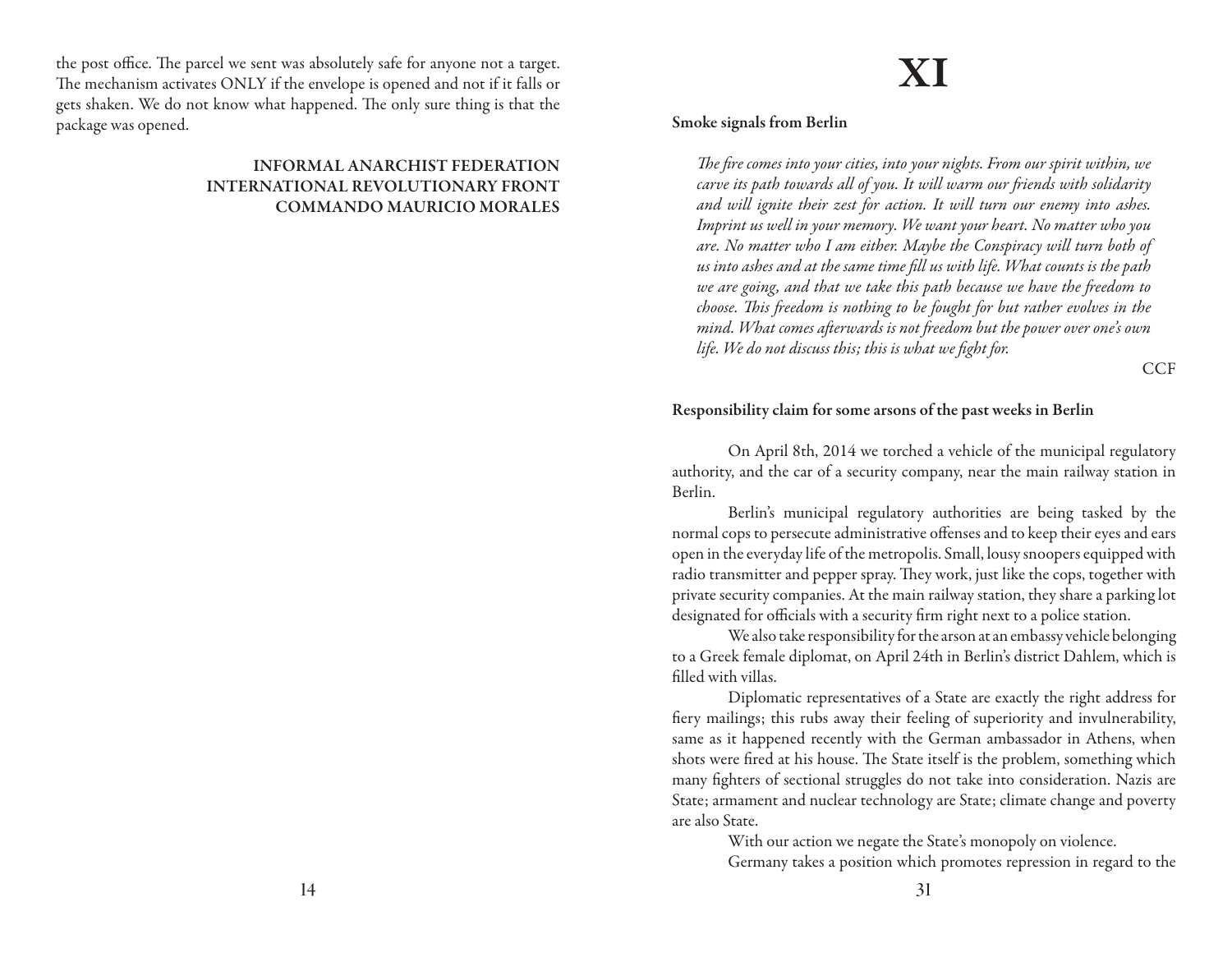*Till society collapses, Until chaos anarchy*

> Sebastian O. Seguel Cell International Conspiracy for Revenge Informal Anarchist Federation

### Brief Message To The Enemies

*We will not talk about "unfair prosecutions", about "the climate of terror against those who fight", nor about the "new totalitarian-ism" and things like that. That's because we know that none of these is new. These are simply snapshots of the ancient war between two incompatible words: on the one side lies the disgusting world of the Authority, of the submissive crowd and of the social cesspit and on the other side, the anarchist insurgents, the insubordinate fighters of the Negative, those who do not bow down to nobody. We will neither talk about the others. The ones who these days feel secretly happy and relieved. Now it's not the time nor the place to do so. They should bear in mind, however, that the time will come to talk about these things.*

**V**

Freedom To The Wolves of The North

When we said "nothing is over", it's not only just words. Our threats will turn into action, time by time, every second we get the chance. And every time, we will bring our actions closer to your face. Directly in front of your guns, uniforms and prison – repressive tools that are often used to kidnap our revolutionary comrades. We will never let you sleep well, because our war is not over yet.

With this letter, we take responsibility for the arson against a school of police in Sudirman St, Balikpapan, on 24 August 2013. We put the incendiary device with timer in front of that school and let the fire do the rest. We chose this target after we received news that Greek pigs invaded Steki Nadir and kidnapped two comrades because of several attacks by different cells of FAI/ IRF. Our action is the direct revenge against the pigs everywhere, not only in Greece.

We salute with fire our two brothers who are accused in our international project of revenge : Phoenix.

We have nothing more to say to you, because we will let the fire explain it. And for every inch in your step that invades our freedom, we will hit you back more violent than before.

This action also to salute our comrades: Conspiracy of Cells of Fire: Imprisoned Members Cell, our beloved ones Alfredo Cospito and Nicola Gai, Hans Niemeyer, Juan, Marcelo and Freddy, to the Kozani 4, and to the prisoners of war in Italy (from Ardire, Shadow, Thor, etc) and prisoners of war in Chile.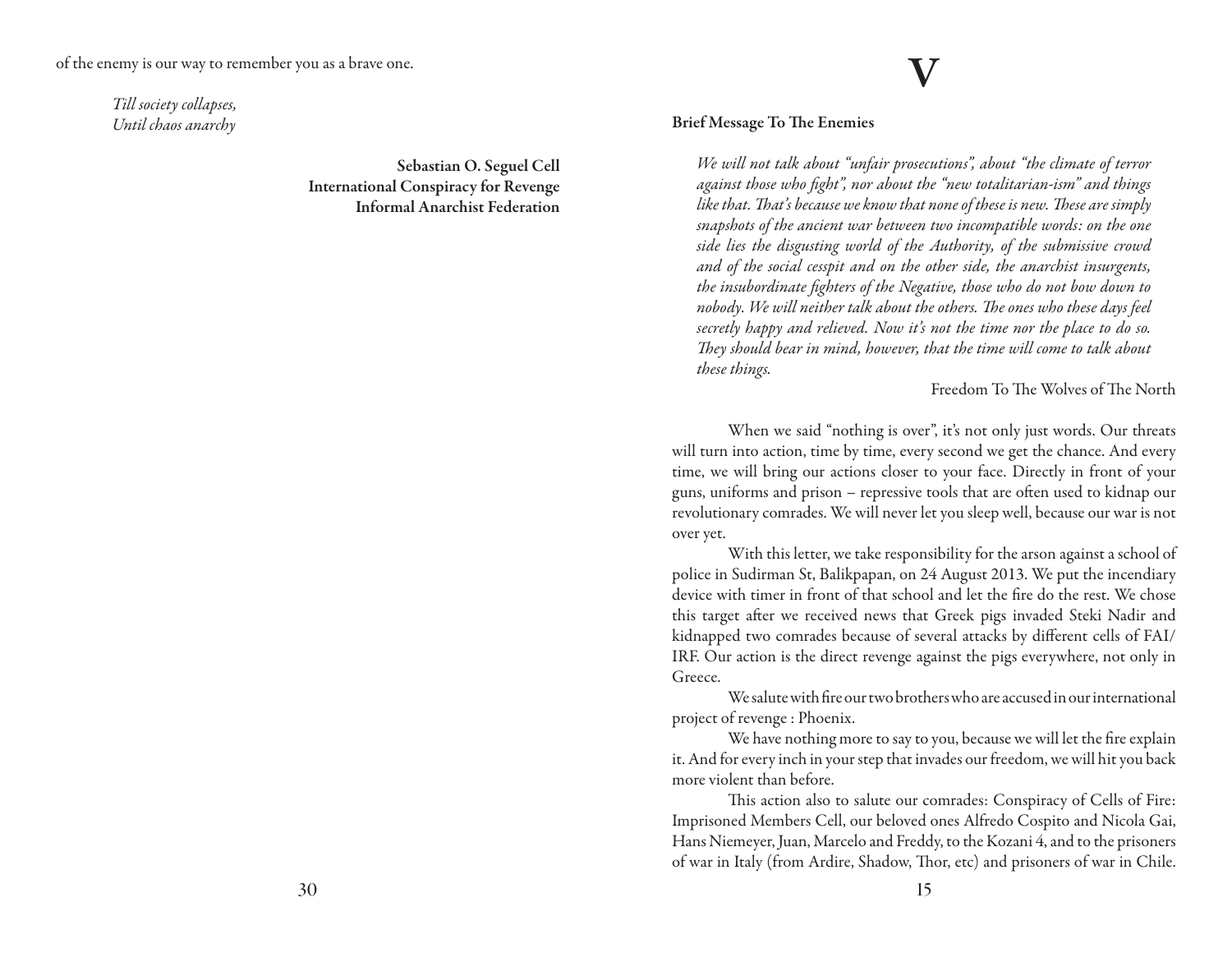INTERNATIONAL CONSPIRACY for REVENGE FAI-IRF Free Mandylas and Tsavdaridis Cell

You can't jail wolves. You only can jail the body, but you cannot jail the spirit of liberation and the will to keep carrying on attacks against all the enemies. You can shut down one fighter but the spirit will still live and reach the other corner and spot where you feel safe. You have an eternal enemy who will never step back even though we lost comrades. We, the nihilist anarchists will never stop hitting you until you are ashes. We are the pole out of your poor understanding regarding what is anarchy and chaos for us. And yes we are terrorists, the one who fought for freedom from hundreds of years ago with fists, rocks, molotovs, incendiaries and of course, bombs.

And we used it against you. Against one of your most favourite instruments: Banks. We blew up one of your money machines with our small explosive creation. We made the bomb with our limited knowledge about it from many different sources. We want you and your abiding citizens know that we will never let our limitations bound our desire to continually address our anger to all of you. We made the bomb consisting of small amount of black powder and mixed it with some pieces of iron from nails to strengthen the power. And it successfully blew and paralysed one of your supporting instruments.

But our mere anger is not the only reason of our action. Through our action, we would like to salute our beloved comrades Monica and Francisco who recently got arrested in Spain and are accused as individuals behind actions carried out by a FAI Cell<sup>1</sup>. To our brothers and sister of Conspiracy of Cells of Fire who are imprisoned in Greece, to Marco Camenisch and Gabriel Pombo da Silva, to Alfredo Cospito and Nicola Gai, to Andreas Tasvdaridis and Spyros Mandylas, to anarchists of Kozani's double robbery case, to Fredy-Marcelo-Juan, to John Bowden and to Alfonso Alvian and Hermez Gonzales who were recently arrested after trying to take back what the enemy steals from our lives in Chile, and of course to all anarchist prisoners around the world who we can't mention one by one but who are still in our heart.

But most of all, our heart was hurt when we got the news of a comrade who fell in battle against the enemy in Chile. Sebastian Oversluij Seguel.

Proudly we sang your name while we put the packet in the ATM machine located in Malang, East Java in the early Thursday morning on 9 January. For you brother, we dedicated the action by taking your name as the name of our cell for the action. For us, you still live next to us in each of our steps and breath to keep going in this war. This bombing action against the property

<sup>1</sup> Note: The actions were actually claimed by Insurrectionalist Commando Mateo Morral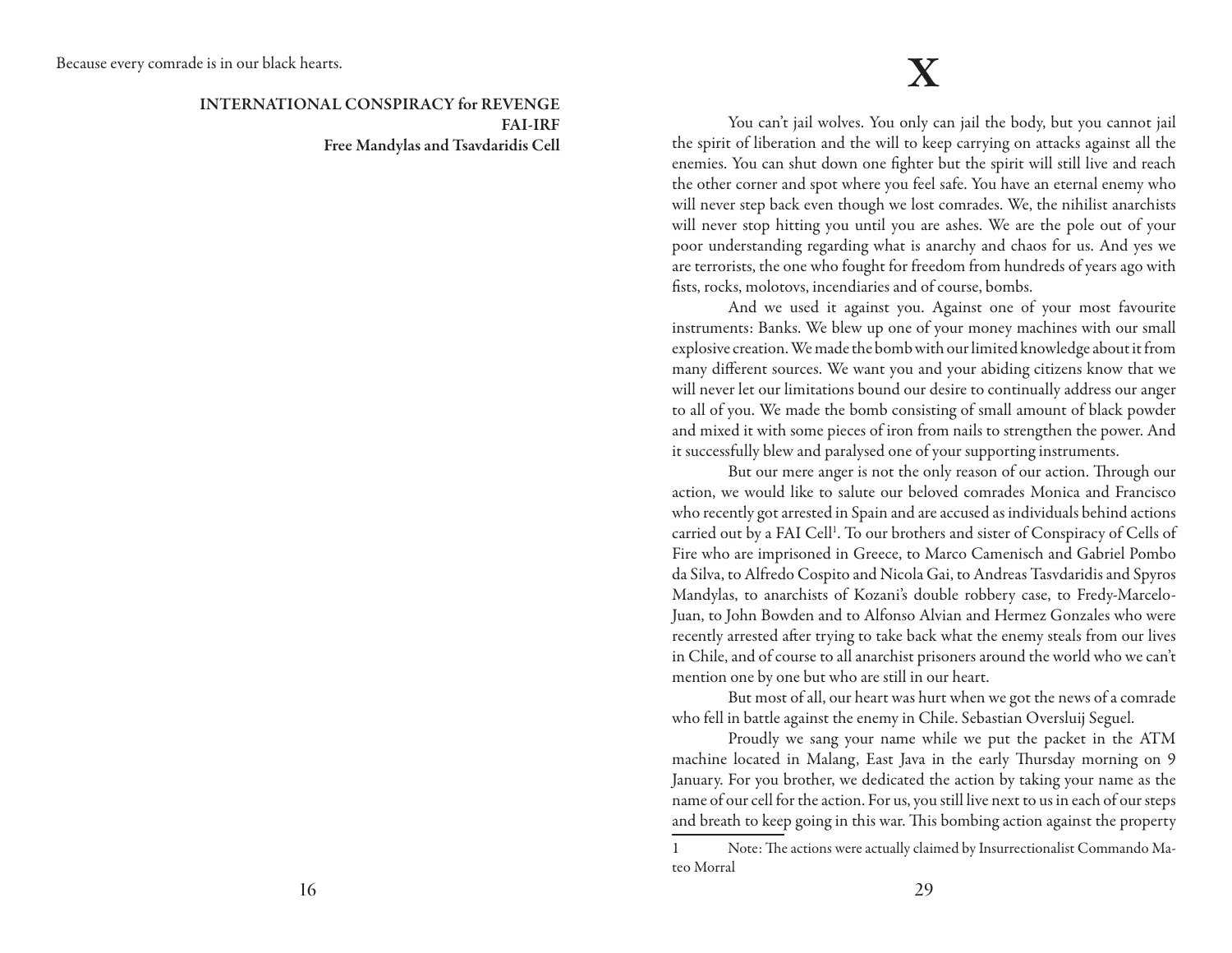Technology/Industry, omnipresent couple. Another Daybreak!

Then the imagination: How far will this go? The Egoist Passion of the I never stops. Something will collide! It's about to. In a Triumphant point, the bitter Triumph of the I As the last draught of LIFE.

Because there can be no other way for The Vagabonds of Praxis. Another daybreak! To Bear Another Daybreak?

An Ode to LIFE! Let us not be misinterpreted! Not as bio-centrists… Not as Communists/Christians. Laughing, Singing and Dancing like Wild Children, Lucid, Cynical and Iconoclastic! Another Daybreak! Let the scythe reap!

With this we also claim the attacks with explosive devices in the early hours of November 18 (2013) on a church and a bank in the San Sebastián neighborhood in the city of Toluca, Mexico, as well as the explosive/incendiary device that detonated in another bank in the early hours of December 21 (this year) near the Airport of the same city.

> *For the Triumph of the I! Against the Techno-system and Civilization!*

Anti-Civilization Faction of the Earth Liberation Front in affinity with the Informal Anarchist Federation. (FA/FLT/FAI)

# **VI**

### "EAT THE JUDGES"

Once again we meet in the Fire, with old and new comrades, determined to overthrow the police estimations which wanted us to be a closed chapter of an ended story. The Conspiracy of Cells of Fire is a never-ending story. It is the inner flame that burns within us, it is the Phoenix which is born from its ashes again and again… it is the Fire of Refusal and Nihilism which cry "I cannot stop, I cannot be burnt, no one can put me out."

About a month ago, both our brothers Andreas and Spiros were arrested in Thessaloniki accused of sending a parcel bomb to the former commander of the Anti-terrorist force. There is no need for many words. Brothers remember that the sun will continue to rise for all of us whose homeland is the New Anarchy. The Phoenix is born from it own ashes and continues to mock the silence of the cowards, providing Promethea's fire to the eternal insurgents.

Thus, the sending of the trapped parcel bomb to inquisitor Mokkas is a first minimum and reflective response. It is the answer that for us the only way to escape is to set fire to the reformist defence positions and to proceed to attack first again.

Moreover, Damianos, Panagiotis, Theofilos, Christos, Haris, Giorgos.P, Giorgos, Michalis, Olga, Gerasimos, namely the ten brothers and sister of the CCF, all of who are already being held in captivity with double, triple and quadruple sentences that even surpasses the 36 months, are now persecuted by the prosecuting circles with the charge of inciting.

Dimitris Mokkas is exclusively entrusted with cases related to "terrorism" on Greek territory. Which means exclusively our organization. The career of this slimy object does not have any differences from that of any typical juridical officer. Faint hearted little people which evolved into justice officials in order to satisfy their own complexes. This specific clown did a bit better than other worms of the appellate court in kissing his superior's ass. His vanity to get a higher position was satisfied. Now he is in charge of calls, interrogations and detentions, always with a vengeful smile on his mouth. The peak of his ridiculousness and cowardice was the postponement of the detention of our comrade of the CCF Gerasimos Tsakalos a few hours before the expiry date, above his bed, while he was also going through his 23rd day on hunger strike.

For all this that he has done we decided to also send him our own revenge gift. Of course, not to the glass tower of the appellate, where with the attitude of a thousand cardinals behind his office he signs the shitty legal papers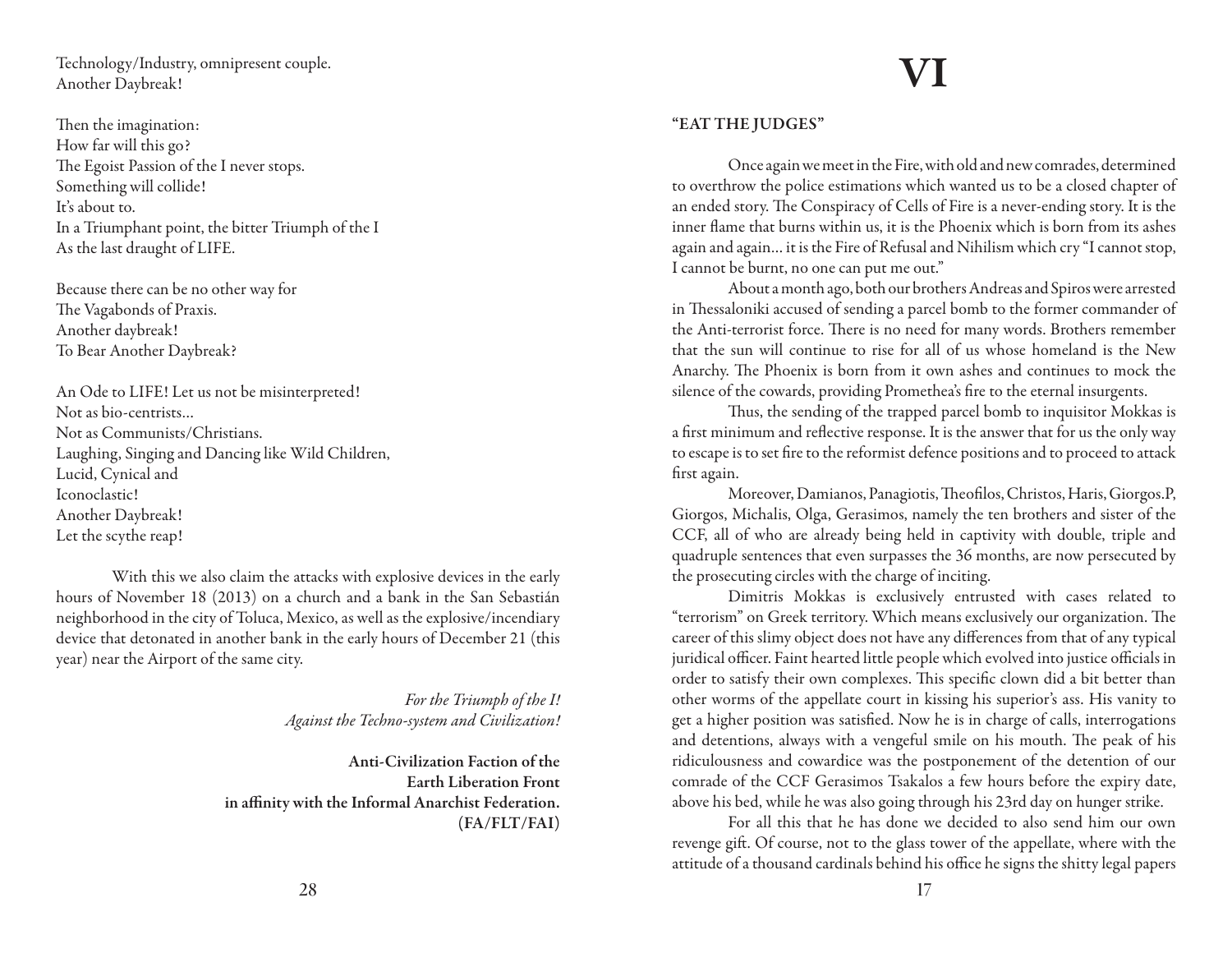against our brothers and sister, but sending our parcel to his personal residence, where he feels safe. We know that all these scumbags, such as Mokkas, after their sacred duty to hold captive the lives of dozens of people, go back to the warmth of their own home, pretending to be an honourable husband and parent. Thus, we followed the specific target, located his house and chose to send the parcel bomb there. In this way we sent him our performance signed the Conspiracy of Cells of Fire.

It is a fact that there is an insolence in this sector in the previous years. Parody trials sentencing people to dozens of years in prison with no evidence. Repeated detentions deprive freedom from whoever the cops consider a problem. And we are not just talking about armed guerillas. It is a tactic founded with anti-terror laws and is now used openly in dozens of cases. For all this insolence are responsible also all those who are released from prison and forget the big words of revenge against judges and prosecutors. Prisons therefore are also full with people who although feel wronged from the decisions of this sector, never transform this dissatisfaction into rage and rage into action.

Let this attack become an invitation for such acts of revenge, to all, inside and out of the prison walls, who have experienced the rot of juridical authority. It is not something unattainable. There are hundreds of juridical workers. They do not guard themselves, and it is not that hard to find them. Let's all attack them with whatever everyone can. From beatings and arsons up to bombs and executions. Only in this way will they understand there is a war. And if they do not understand, surely we will feel better that we avenged these inquisitors of justice. As for those inside the walls, the only decent attitude towards these scumbags is the discrediting of this farce called a trial. Let alone, when we speak of hostage revolutionaries and special terror trials.

With this attack we want to send our friendship and respect to our imprisoned brothers and sisters in Latin America. To dignified comrades Freddy Fuentivilla, Marcelo Villaroel and Juan Vega, who are accused in "caso security". The three comrades participated in the armed struggle against the state of Chile in the 80s and 90s. Now they are in prison accused of bank robberies and the execution of a cop during a shoot out.

We also dedicate it to unrepentant comrade Jose Miguel Sanchez Jimenez. An urban guerilla who continued his struggle after the fall of the junta in Chile, because as he wrote "i do not believe in their democracy".

Also to anarchist vegan Braulio Arturo Duran Gonzalez, who is in prison in Mexico accused of attacks on ATMs.

To Hans Niemeyer who is accused of subversive action and attacks on symbols of authority. The Chilean state bailed him under house arrest. Hans, broke his bail though, escaping into clandestinity. Unfortunately, a few months

### **IX**

From individual initiative, without bases of support or complex revolutionary rhetoric/theories, without complex destructive devices WE ATTACK! A Unique and Annihilating Attack, Belonging to itself and without any moral, ideological or material condition.

From individual initiative, we practice informality in this war that we assume as inevitable, and which we take part in through affinity. The fires and explosions in this act are consistent with the iconoclastic desire in every wild heart that associates egoistically.

It is this Unique that confronts Civilization and the Techno-industrial System, and from Uniqueness arises the affinity for every Unique who also ATTACKS.

The following are some verses and some actions, which we want to frame within the Phoenix Project, dedicated to certain Individuals in whom–in spite of the Passional differences that can sometimes rise to the surface–we find correlation in their actions and communiqués, explicitly we want to dedicate this as a hellish fire full of WILL to Alfredo Cospito and Nicola Gai of the Olga Cell/FAI, to Andreas Tsavdaridis, member of the FAI and adherent to the Pheonix Project, to the Anti-Civilization Warrior Adrian Magdaleno (a Prisoner in these Lands), to the Insurgent Robber recently fallen in Action, Sebastián Oversluij.

### BROTHERS… HERE WE ARE!

Daybreak!

A tentative text not meant for solace, The cacophonous (Non)life that runs In each daybreak its obligatory course. Another daybreak!

A little scorching but without delusions, The truth's clarity does not mislead our actions. The day is nothing but circling hours Time God! Civilizing Father! Another Daybreak

Morning, evening or nighttime routine,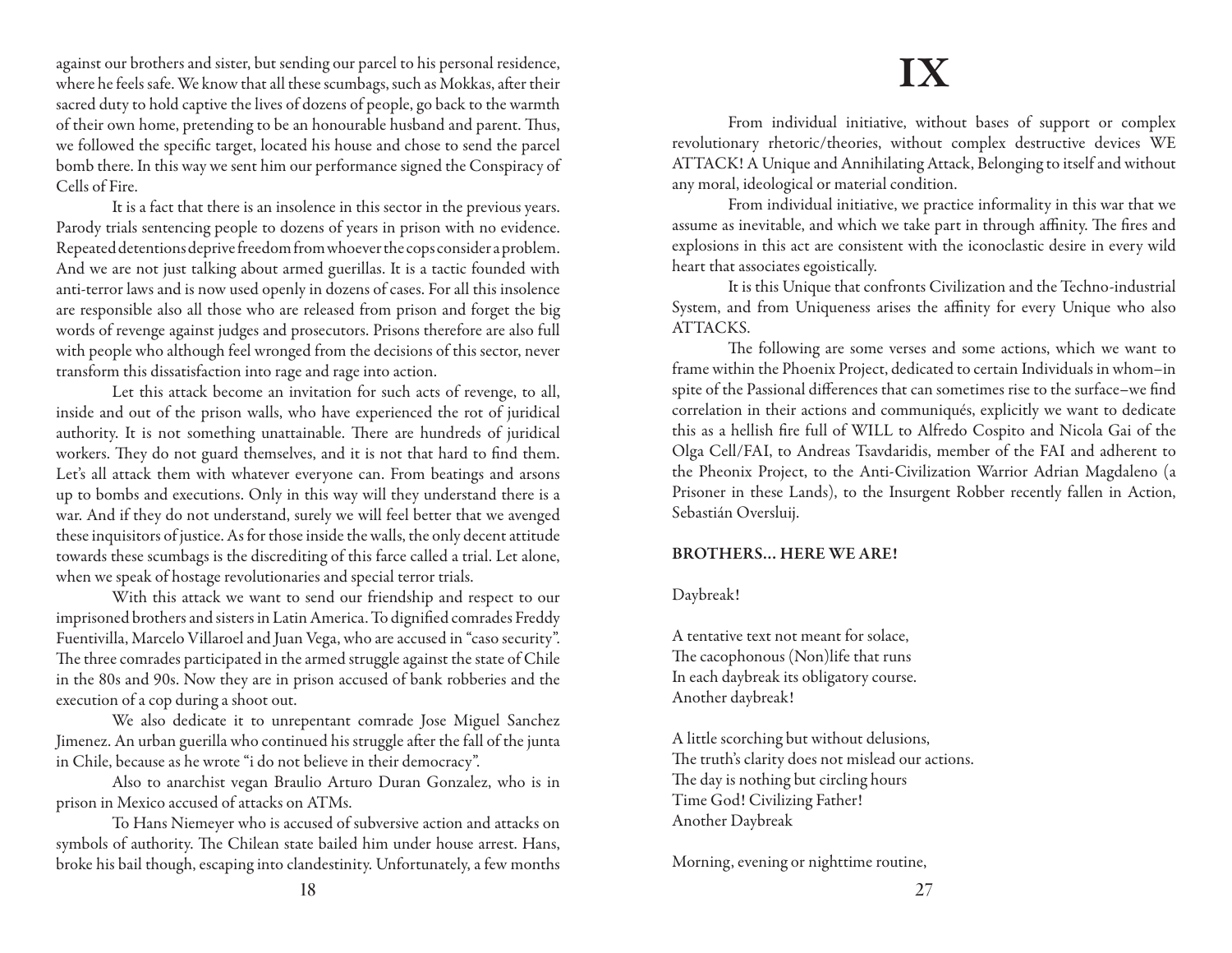with yours, Ilya; this is a small gesture towards you, our own way of embracing you from a distance, and wishing you a quick recovery.

For each step tonight was accompanied by the irreducible and dignified attitude of all our brothers and sisters and comrades kidnapped in different parts of the planet. Those who remain day by day in struggle, unyielding and unrepentant… should know they are neither alone nor forgotten: Marcelo Villarroel, Juan Aliste Vega, Freddy Fuentevilla, Hans Niemeyer, José Miguel Sánchez, Alberto Olivares, Nicolás Sandoval, Victor Montoya, Marco Camenisch in Switzerland, Gabriel Pombo Da Silva in Spain, Sonja Suder in Germany, Nicola and Alfredo in Italy, the comrades who resist the grand jury in the US, the urban guerrillas of the Conspiracy of Cells of Fire, the Revolutionary Struggle, and the comrades detained for the double robbery in Kozani [Greece], who are facing trial soon. To irreducible Henry Zegarrundo in Bolivia, and also to the comrades who have faced their arrest in Villa Francia [in Santiago] on September 11th, 2013 in dignity and without victimization.

To conclude, we have turned the fire and explosion of our desires for freedom into action, and thus send our revolutionary solidarity to Mónica Caballero and Francisco Solar, comrades from Chile who were kidnapped by the Spanish State in the early hours of November 13th, accused of installing an explosive device which was vindicated by the Insurrectional Commando Mateo Morral in October this year.

While the States of Chile and Spain implement mechanically once again their well-known discursive, repressive and juridical strategy against supposed anarchist criminal organizations of international character, we send strength to our comrades, regardless of whether or not they're responsible for the facts of which they're accused.

We call for international solidarity with Mónica Caballero, Francisco Solar and the rest of the arrestees in Spain.

We dedicate this action to these comrades, intending also to contribute in the revival and multiplication of direct action in this territory. This is why we salute, despite our differences, the groups that carried out attacks this month against banks scattered around the city.

Solidarity with comrades pursued by Power: Diego Ríos and Felicity Ryder.

No truce with domination.

Memory and action for slain comrade Mauricio Morales! Memory and action for slain comrade Lambros Foundas!

> Long Live Ilya Romanov Cell In affinity with Black International

ago he was arrested and imprisoned.

To our brother Henry Zegarrando, who is accused by the Bolivian state for attacks of FAI-Bolivia which took place in the country's territory a while ago. Henry, was transferred from prison to special regime of house arrest.

As well we send our warmest greetings to our recently released brothers Mario Lopez, Ivan and Carlo. And of course a big hug which will hide from the cops our wanted friend and comrade Felicity Ann Ryder, for whom an arrest warrant has been put out in Mexico.

The Black International of Anarchists of Praxis through the FAI-IRF, is everywhere. In the imprisoned comrades, the wanted anarchists, the anarchists fighters of the streets.

This is why we want our voice and fires to travel to the other side of the globe, to far Indonesia, strengthening the actions of our brothers and sisters, in the FAI cells there. Recently, the cells of FAI-Indonesia, besides attacks against the system, carried out a campaign of counter-information concerning the execution of four prisoners by the special forces of the police. The four young prisoners were accused of a clash which took place in a bar and during which they killed a cop of the police special forces. A bit after their imprisonment there was a night time raid in the prisons where they executed the four prisoners in their cell, with kalashnikovs.

The comrades in Indonesia are not alone… All together, anarchoindividualists, nihilists, chaotics, we meet there where the new anarchy becomes practice. We want to meet through our actions and experiment with the diffuse of the Informal Anarchist Federation FAI. To mock the police control, become more dangerous, support the international anarchist solidarity and attack for it. That's why — just like fire unites us — we share the same joy for an anarchist attack as well as the sadness for a captivity or death of a comrade.

Concluding, we would like to dedicate a few words to those who the echo of attack makes them feel the desire of action. We therefore send a guerilla signal of fire to the comrades of anarchist steki Nadir in Thessaloniki, which was once again the target of oppression. Towards a "movement" where the plague of reformism and communism is spreading constantly in order to completely take it over, anarchist steki Nadir, with all of its possible contradictions, remains an annoying reminder which says that "anarchy is not a product for sale on the ideological shelves of the supermarkets of the 'veterans' of the 'movement', but it is insurrectionist violence in the street… "

Finally, we know that our comrades in Indonesia a few months ago dealt with a loss. Their, and our, brother Ryo, was stabbed to death in a clash. Their loss is our loss. This is why we decided to call the cell of the Conspiracy which sent the parcel bomb to the inquisitor, "Ryo" cell, as a token of honour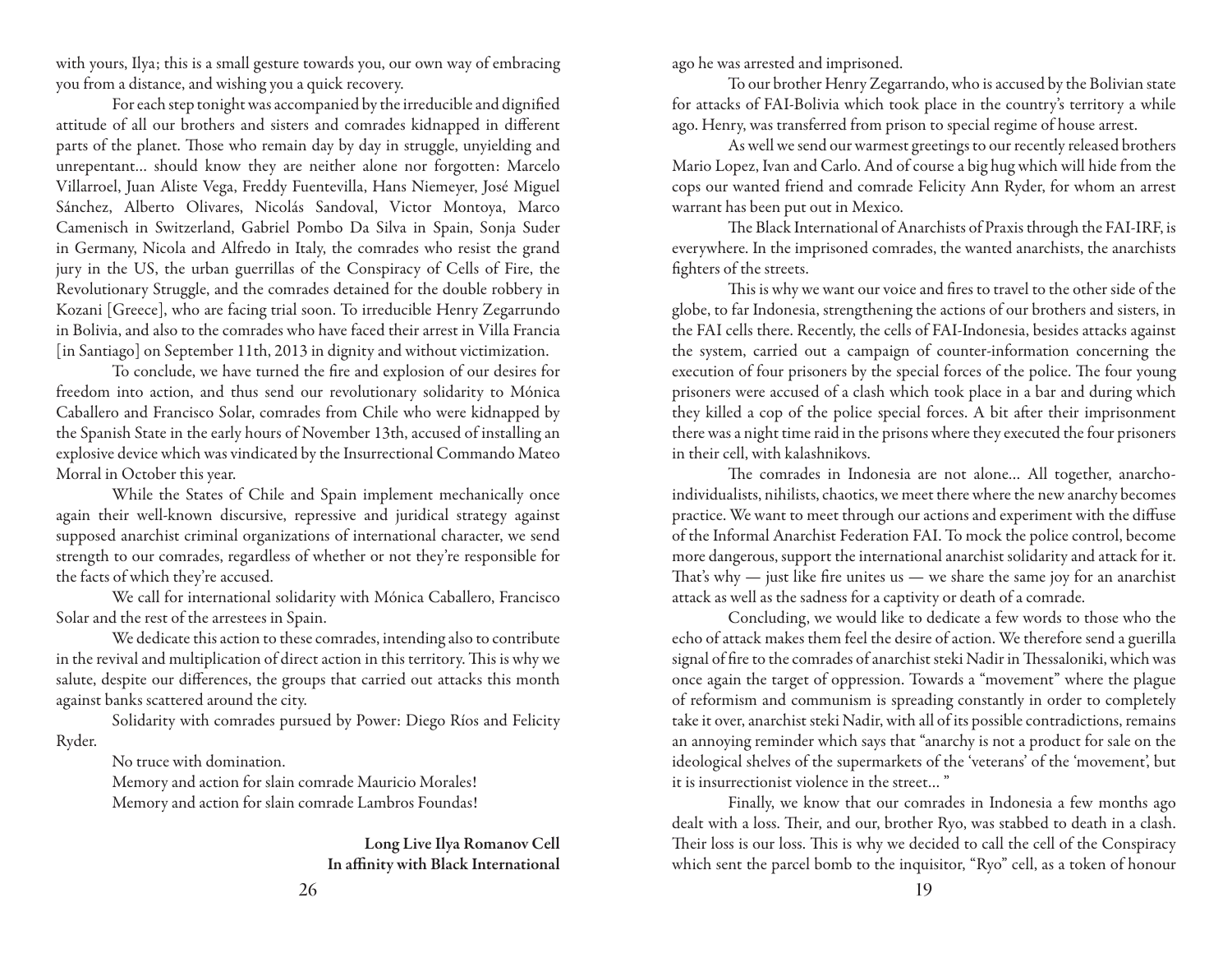and remembrance to the comrade who was killed…

Today the Conspiracy of Cells of Fire is reborn from its ashes, promoting The Phoenix Project. New cells of the Conspiracy are ready to unleash themselves into the new anarchist urban guerilla warfare. And to those reformist anarchists who slander us saying that our methods seem more and more mafia-like, it's only because they start to resemble leftist hippies…

WE CREATE CELLS OF FAI-IRF EVERYWHERE. FOR THE DIFFUSE OF THE ANARCHIST URBAN GUERILLA. STRENGTH and SOLIDARITY to ANARCHIST STEKI NADIR. STRENGTH and SOLIDARITY to the new nihilists, the anarchists of Praxis, the chaotics of Refusal, the armed minorities of anarcho-individualists…

### CONSPIRACY OF CELLS OF FIRE – FAI/IRF RYO CELL

President of the Federation of Students of Chile, and argues that anarchism is a "profoundly democratic" historical movement.

Those looking to have a grandstand for their organization in the market of politics also fall into the game that they reject so much. And this being the big picture, parliamentarists and the anti-election left coincide with certain "libertarian anarchists" in strategy: the dispute over spaces of Power.

### Active minorities for the anti-state and anti-authoritarian combat.

Uncontrollable anarchy is not subjected to democracy and its values. It does not speak of majorities, consensus, or fundamental rights. It does not bend over the head for some shares of Power, much less wait for better times to experience its struggle. Today we are practicing, in all parts of the globe, irregular warfare against domination.

We are considering conflict in these parameters; those who expect revolutionary armies or popular militias do not even understand the nature of the current war. If conflict is asymmetric, then let's bite and disappear (hit and run), let's engage in hostilities against the enemy wherever they are, in every place, even within every single one of us. Far from any militaristic drift, let's fight Power in a multiform manner, with autonomous action, and organized from informality.

The attack is not only possible, it is also necessary. Let's generate situations and means to continue experiencing the conflict, and let's practice our advances wherever they arise.

### Face to face with the enemy.

We know that this spirit expands internationally like the black plague, and this is what inflames our burning desires to move onward. Gestures of struggle like those of Alfredo Cospito and Nicola Gai make us feel, even thousands of miles away, the urgency to contribute a grain of sand to this immense shore of anarchic insurrection. To those who do not bow down to the lion's den, those who affirm their motivations facing the executioner, to Nicola and Alfredo our sincere respect and complicity.

While planning this action we heard about the sad accident of comrade Ilya Eduardovich Romanov, who was injured from the explosion of a homemade device in western Russia. We were really struck at this news; we recalled similar incidents that occurred in Chile, and it reminded us of how fragile the path of those who struggle is, but it also gave us more strength and dedication at the moment we moved onward with our preparatory acts. Tonight our heart was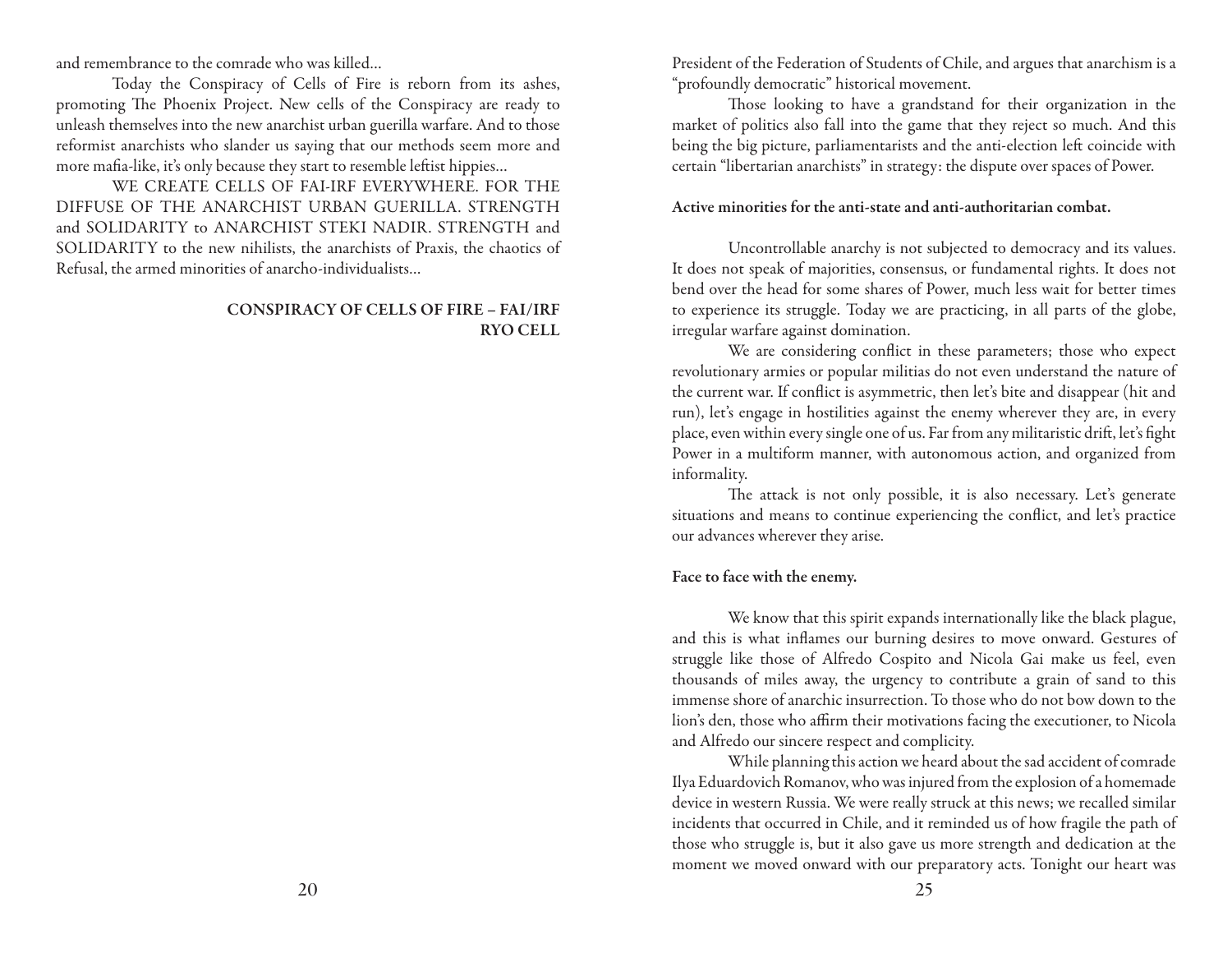hold is to make the existent perfect, or bring it truly into reality. Those who believe in electoral tactics, as well as those who reject them, agree on this point: the problem is not democracy but its management.

An anarchic position sets the rejection of any type of domination as the order of the day, thus it does not stop at problems of shape: neither as historical order nor as social dynamics does democracy mean a path of liberation. The struggle for more democracy equals the struggle for deepening a social system that hides the conflict emerging within it, the very conflict on which it is founded.

At the local level, apparently no one remembers that there have been gross concessions in favor of democracy from spectra claimed by anarchists and libertarians. Or is it perhaps that no one recalls the ephemeral flirt of several members of the Libertarian Communist Organization with the electoral coalition "Together We Can" here, in Santiago, a few years ago? "Anarchists", communists, humanists and the sort, all holding hands and letting out an occasional burst of laughter. Critical support? Simple platformist chutzpah.

What deserves a special mention is that one Libertarian Network who have openly supported today one of the current presidential candidates of the parliamentary left. Is it necessary to ask ourselves what sort of anarchist supports a possible president? That's spitting in the face of each comrade that decided to affirm anarchy by magnicide (assassination of a ruler).

On the other hand, there are those who seek to broaden their militant base at all costs, just like politicians do. For the Anarchist Revolution Current (CRA) it's not enough to falsify the recent history of anarchic struggle in this territory, wrapping a supposed protagonism and an alleged and "unsustainable" police hostility about their especifist organizing. Now they also attempt to demonstrate their repudiation of the electoral process tossing up the flags of their organization. Anarchic action must be propaganda of struggle, not of this or that group or organization of anarchist chiefs.

Both the former and the latter expect to earn something back from all this, while those involved in the electoral circus at least have the honesty to not hide the intentions that motivate them. Those who superficially criticize domination, with lots of opposition rhetoric, neither deserve our respect nor are they comrades of ours.

It should therefore come as no surprise that electoral tactics are reproduced in other political and organizational scales, too, where the ballot box, voting or a show of hands are imposed and validated as methods for decision making in student federations, organizations of the left, assemblies and even some autonomous collectives. A good and disgusting example of this is the recent election of a libertarian young girl, who was transformed into

## **VII**

On October the 2nd of 2013, 2 incendiaries 1.5l of gasoline each were placed at the sawmill situated on the land of a hunting resort under Bryansk (western Russia). Tongues of flames rose up to lick the rags left by unfortunate woodcutters right on the device. A nearby hill offered an awesome spot to enjoy the night scene: thick smoke was soon gathering under the roof and coiling around the compound in a mist-like fashion.

We suggest this action to count as our input in PHOENIX project (#7), a project for the revival of direct action acts and anarchist resistance after the repressions of 2010-2012. We wholeheartedly support our mates from Moscow cells of CCF and ELF when they state the necessity to resume and widen our attacks on state and capital.

Some thoughts about the recent critique by anonymous comrades from Argentina. Without any second thoughts of being self-referential or posting useless bravado:

Interior debates are not always worth it to publish in English on international sites. Besides we thought that a series of attacks on similar targets still sparks debates in the anarchist community at least on the local level (we can name anti-police campaign of 2008-2011, Khimki and Butovsky forests, recent protests against mining project in Voronezh). Sometimes things go beyond debates.

We also considered it agreed upon that it's very hard to coordinate timed hits at the similar structures on the international level (like fur farms, woodcutter industry, cops, prisons, military objects, industry, banks, gas and oil etc.) as this takes more time and we are communicating on a more or less public level here. So our enemies can get the better of us. It is debatable whether we should risk our freedom during the next action for a chance to see a communiqué about similar action taking place 6 months later somewhere else. Besides, one cannot say we do not coordinate to some extent: notice the series of attacks at power supply lines and electricity industry objects in Belarus, Canada and Indonesia; actions taken against banking institutions in the UK, Russia, Germany, Italy, Greece; numerous coordinated acts of hunger strikes performed by our imprisoned comrades throughout the planet.

For our collective the whole FAI-IRF thing is more important because of the feeling of being part to some wider community. In the past that was the "social anarchist" organizations' exclusive domain. Now anarchists of other inclinations can feel camaraderie and support across the globe. Just several years ago in our country if you wanted to get in touch with anarchists you'd have to